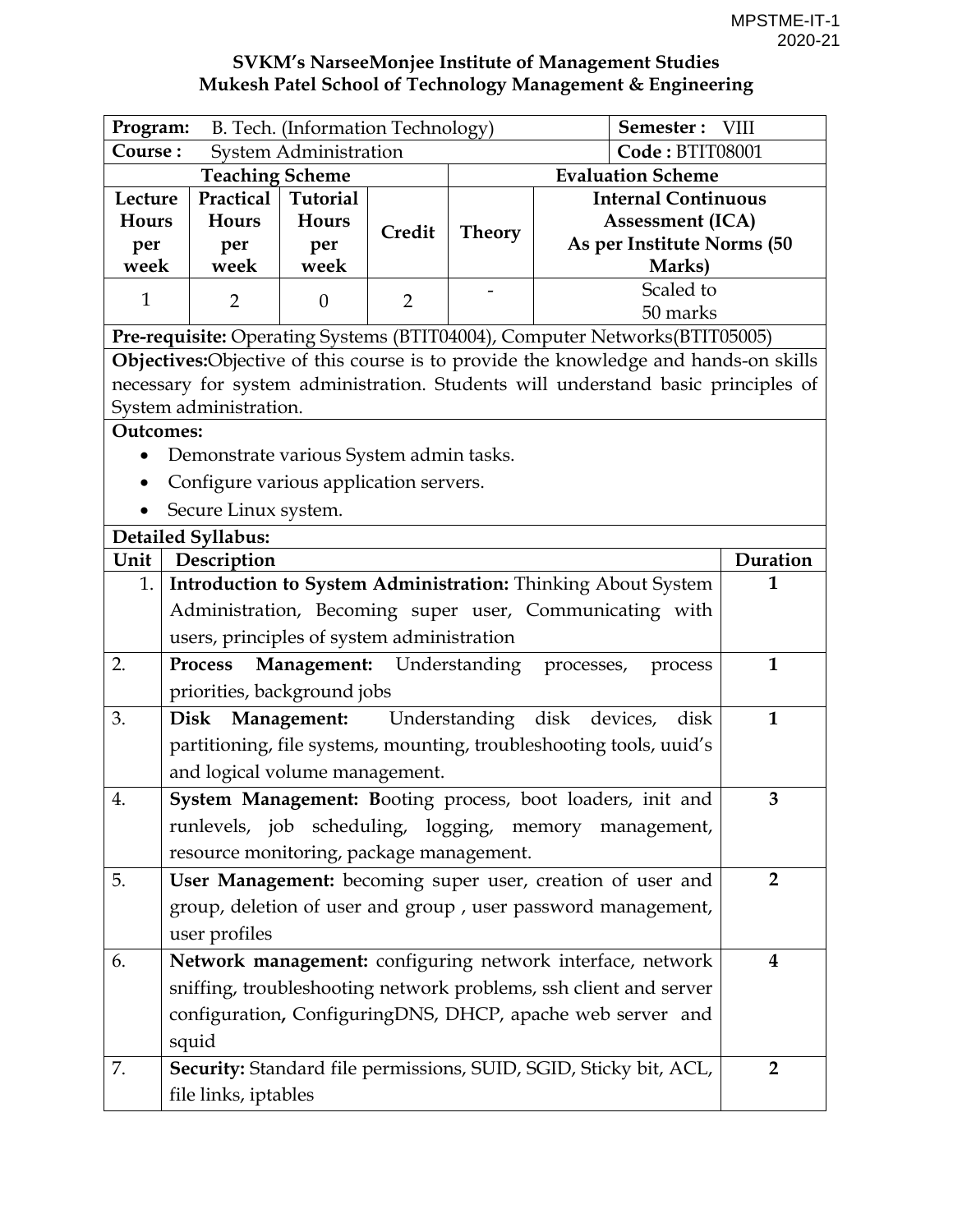| 8.                | Backup and Restore: Planning for Disasters and Everyday needs,                          | 1  |
|-------------------|-----------------------------------------------------------------------------------------|----|
|                   | Backing Up Files and FileSystems, Restoring Files from Backups,                         |    |
|                   | Making Table of Contents Files                                                          |    |
|                   | Total                                                                                   | 15 |
| <b>Text Book:</b> |                                                                                         |    |
|                   | 1. Evi Nemeth, et. al "UNIX and Linux System Administration Handbook", 4/e,             |    |
|                   | Pearson Education, 2011                                                                 |    |
|                   |                                                                                         |    |
|                   | <b>Reference Books:</b>                                                                 |    |
|                   | 1. Thomas A. Limoncelli, "The Practice of System and Network Administration",           |    |
|                   | 2 <sup>nd</sup> Ed. Pearson Education, 2007                                             |    |
|                   | 2. Ellen Frisch, "Essential System Administration: Tools and Techniques for             |    |
|                   | Linux and Unix Administration", O'Reilly Media, 3rd Edition, 2002                       |    |
|                   | 3. Mark Burgess," Principles of Network and System Administration", 2 <sup>nd</sup> Ed. |    |
|                   | Wiley India, 2013                                                                       |    |
|                   | <b>Term Work:</b>                                                                       |    |
|                   | As per Department and Institute ICA Norms.                                              |    |
|                   |                                                                                         |    |
|                   |                                                                                         |    |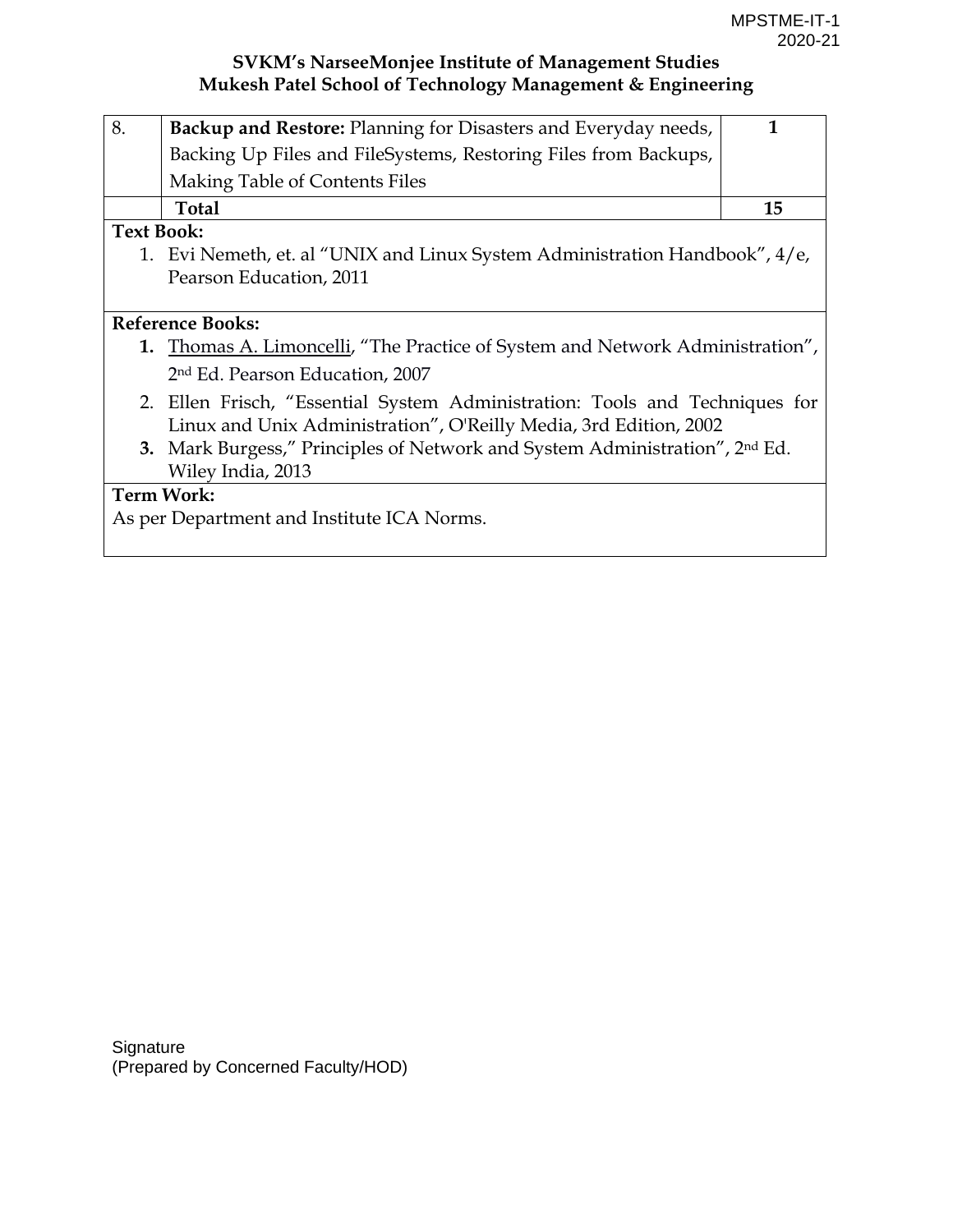| Service Oriented Architecture<br>Code: BTIT08011<br>Course:<br><b>Evaluation Scheme</b><br><b>Teaching Scheme</b><br><b>Internal Continuous</b><br>Lecture<br>Practical<br><b>Tutorial</b><br><b>Theory</b><br>Hours<br><b>Assessment (ICA)</b><br>(3 Hrs,<br>Credit<br><b>Hours</b><br>Hours<br>per<br>70 Marks)<br>per week<br>per week | Program: | B. Tech. (Information Technology) | Semester: VIII |  |                                      |
|-------------------------------------------------------------------------------------------------------------------------------------------------------------------------------------------------------------------------------------------------------------------------------------------------------------------------------------------|----------|-----------------------------------|----------------|--|--------------------------------------|
|                                                                                                                                                                                                                                                                                                                                           |          |                                   |                |  |                                      |
|                                                                                                                                                                                                                                                                                                                                           |          |                                   |                |  |                                      |
|                                                                                                                                                                                                                                                                                                                                           | week     |                                   |                |  | As per Institute Norms (50<br>Marks) |
| Scaled to 30 marks<br>Scaled to<br>3<br>$\Omega$<br>4<br>70 marks                                                                                                                                                                                                                                                                         |          |                                   |                |  |                                      |

**Pre-requisite:** Computer Programming-II (BTAB02006), Programming Workshop (BTIT03006), Web Programming (BTIT04005).

#### **Objectives:**

- To provide a thorough introduction to "Service Oriented Architecture" (SOA), which refers to a design pattern made up of components and interconnections that stress interoperability and location transparency.
- It covers both the design of SOA systems as well as practical hands-on programming of a distributed Web Service based system and how it is succeeding, traditional distributed architecture on a global scale.
- Making students understand as to why SOA is the next phase in the evolution of business automation and how past technical disparities of client-server environment, distributed solutions are blanketed by layers of abstraction of global accepted standard for representing logic and information.
- Service-orientation establishes a universal model in which automation logic and business logic conform, the model equally to a task, a solution, an enterprise, a community and resources are cleanly partitioned and consistently represented.

## **Outcomes: Students would be able to :**

- 1. Apply knowledge of Client-Server and distributed architectures, RPC Protocol.
- 2. Design and conduct experiments on Web Services by embedding distributed components, using Java API's & REST technology.
- 3. Understand all elements of SOA infrastructure and Web Services.
- 4. Implement the techniques, skills, through modern engineering tools like Java Platform/ Dot Net/ Apache Axis necessary for developing effective Web Service solutions.

|              | Detailed Syllabus:                                                 |          |
|--------------|--------------------------------------------------------------------|----------|
| Unit $ $     | Description                                                        | Duration |
| $\mathbf{1}$ | <b>SOA Fundamentals:</b>                                           | 5        |
|              | Defining SOA, Business Value of SOA, Evolution of SOA, SOA         |          |
|              | characteristics, concept of a service in SOA, misperceptions about |          |
|              | SOA, Basic SOA architecture, infrastructure services, Enterprise   |          |
|              | Service Bus (ESB), SOA Enterprise Software models. Web Services    |          |
|              | and Primitive SOA, SOA Platforms.                                  |          |
| $2^{\circ}$  | SOA and WS:                                                        | 5        |
|              | WS framework, Services, Descriptions, Messaging, Coordination,     |          |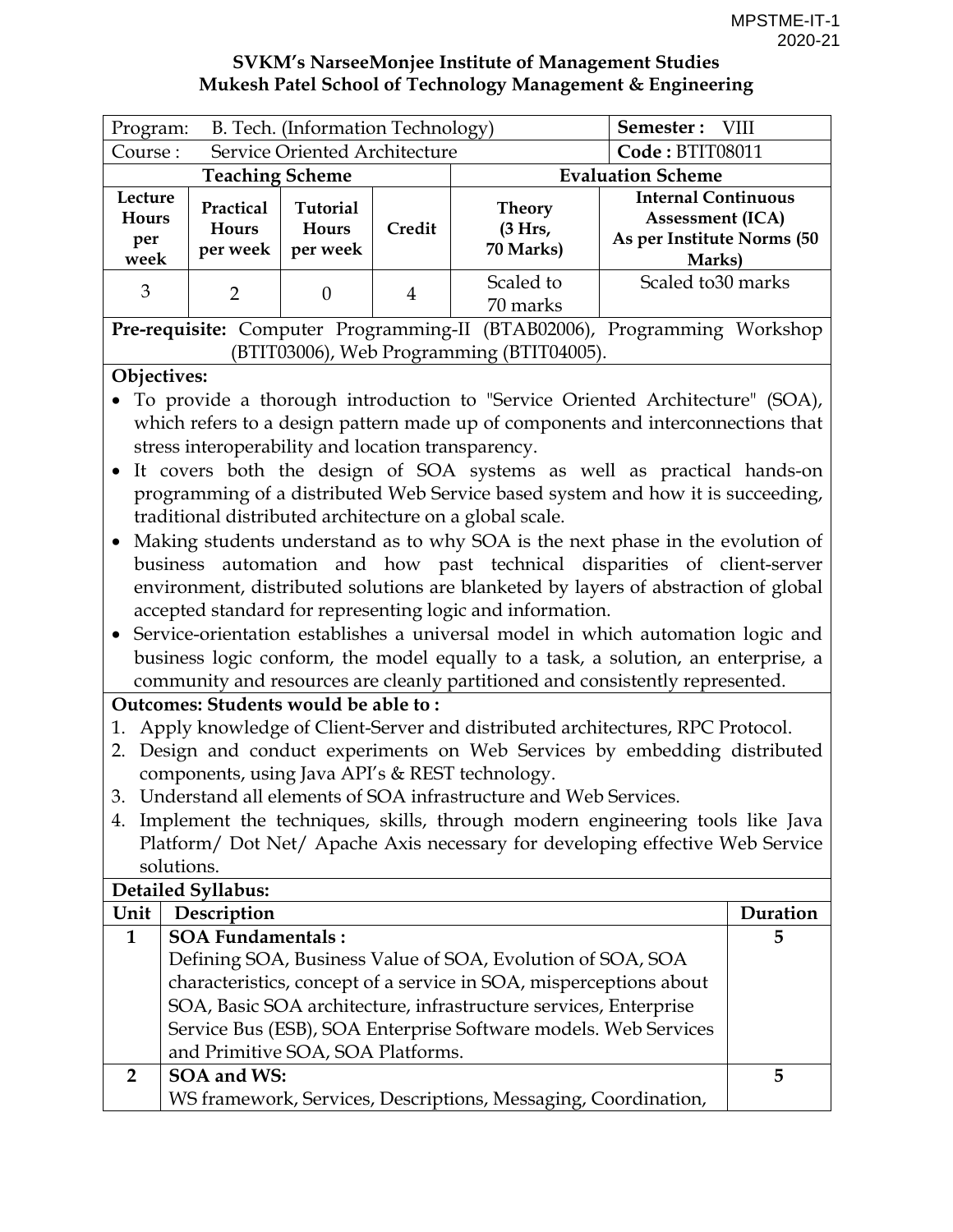|    | Orchestration, and Choreography, Advanced Messaging,                              |                  |  |  |  |  |  |
|----|-----------------------------------------------------------------------------------|------------------|--|--|--|--|--|
|    | Metadata, and Security.                                                           |                  |  |  |  |  |  |
| 3  | <b>SOA and Service Orientation:</b>                                               | 5                |  |  |  |  |  |
|    | Principles of Service Orientation, Service Layer.                                 |                  |  |  |  |  |  |
| 4  | <b>SOA Planning and Analysis:</b>                                                 | 10               |  |  |  |  |  |
|    | SOA delivery lifecycle phases, SOA Delivery Strategies, service-                  |                  |  |  |  |  |  |
|    | oriented analysis, Determining non-functional requirements (e.g.,                 |                  |  |  |  |  |  |
|    | technical constraints, business constraints, runtime qualities, and               |                  |  |  |  |  |  |
|    | non-runtime qualities), benefits of business-centric SOA, Service                 |                  |  |  |  |  |  |
|    | modelling, basicmodelling blocks.                                                 |                  |  |  |  |  |  |
| 5  | <b>SOA Design and Implementation:</b>                                             | 10               |  |  |  |  |  |
|    | Introduction, XML schema, WSDL language basic, SOAP                               |                  |  |  |  |  |  |
|    | language basic, Steps to composing SOA, UDDI, WS-Policy, WS-                      |                  |  |  |  |  |  |
|    | Addressing, WS-BPEL language basic, Design overview, process                      |                  |  |  |  |  |  |
|    | description, application service design, service design guidelines,               |                  |  |  |  |  |  |
|    | WS-Security.                                                                      |                  |  |  |  |  |  |
| 6  | <b>Managing SOA Environment:</b>                                                  | 5                |  |  |  |  |  |
|    | Distributing service management and monitoring concepts,                          |                  |  |  |  |  |  |
|    | operational management challenges, Service-level agreement                        |                  |  |  |  |  |  |
|    | considerations, SOA governance.                                                   |                  |  |  |  |  |  |
| 7  | <b>Contemporary Issues related to SOA</b>                                         | 5                |  |  |  |  |  |
|    | <b>Total</b>                                                                      | 45               |  |  |  |  |  |
|    | <b>Text Books:</b>                                                                |                  |  |  |  |  |  |
|    |                                                                                   |                  |  |  |  |  |  |
|    | 1. Thomas Erl, "Service-Oriented Architecture: Concepts, Technology, and Design", |                  |  |  |  |  |  |
|    | Pearson Education, 2007.                                                          |                  |  |  |  |  |  |
| 2. | Norbert Bieberstein, Sanjay Bose, Marc Fiammante, Keith Jones, Rawn Shah,         |                  |  |  |  |  |  |
|    | "Service-Oriented Architecture Compass: Business Value,                           | Planning,<br>and |  |  |  |  |  |
|    | Enterprise Roadmap", IBM Press Publication, 2005.                                 |                  |  |  |  |  |  |
|    | <b>Reference Books:</b>                                                           |                  |  |  |  |  |  |
|    | 1. Eric Newcomer, Greg Lomow, "Understanding SOA with Web Services", Pearson      |                  |  |  |  |  |  |
|    | Education, 2005.                                                                  |                  |  |  |  |  |  |
| 2. | B.M. Harwani, "Practical Web Services for Beginners", Shroff Publications, 2009.  |                  |  |  |  |  |  |
| 3. | SanjivaWeerawarana, Francisco Curbera, Frank Leymann, Donald F.Ferguson,          |                  |  |  |  |  |  |
|    | "Web Services Platform Architecture", Prentice Hall Publication, 2005.            |                  |  |  |  |  |  |
| 4. | Thomas Erl, "SOA Principles of Service Design", 1/e, Pearson Education, 2008.     |                  |  |  |  |  |  |
| 5. | Matjaz B. Juric, Benny Mathew, Poornachandra G. Sarang,"Business Process          |                  |  |  |  |  |  |
|    | Execution Language for Web Services", Packt Publishing Ltd., 2006.                |                  |  |  |  |  |  |
|    | Term Work: As per Department and Institute norms for termwork.                    |                  |  |  |  |  |  |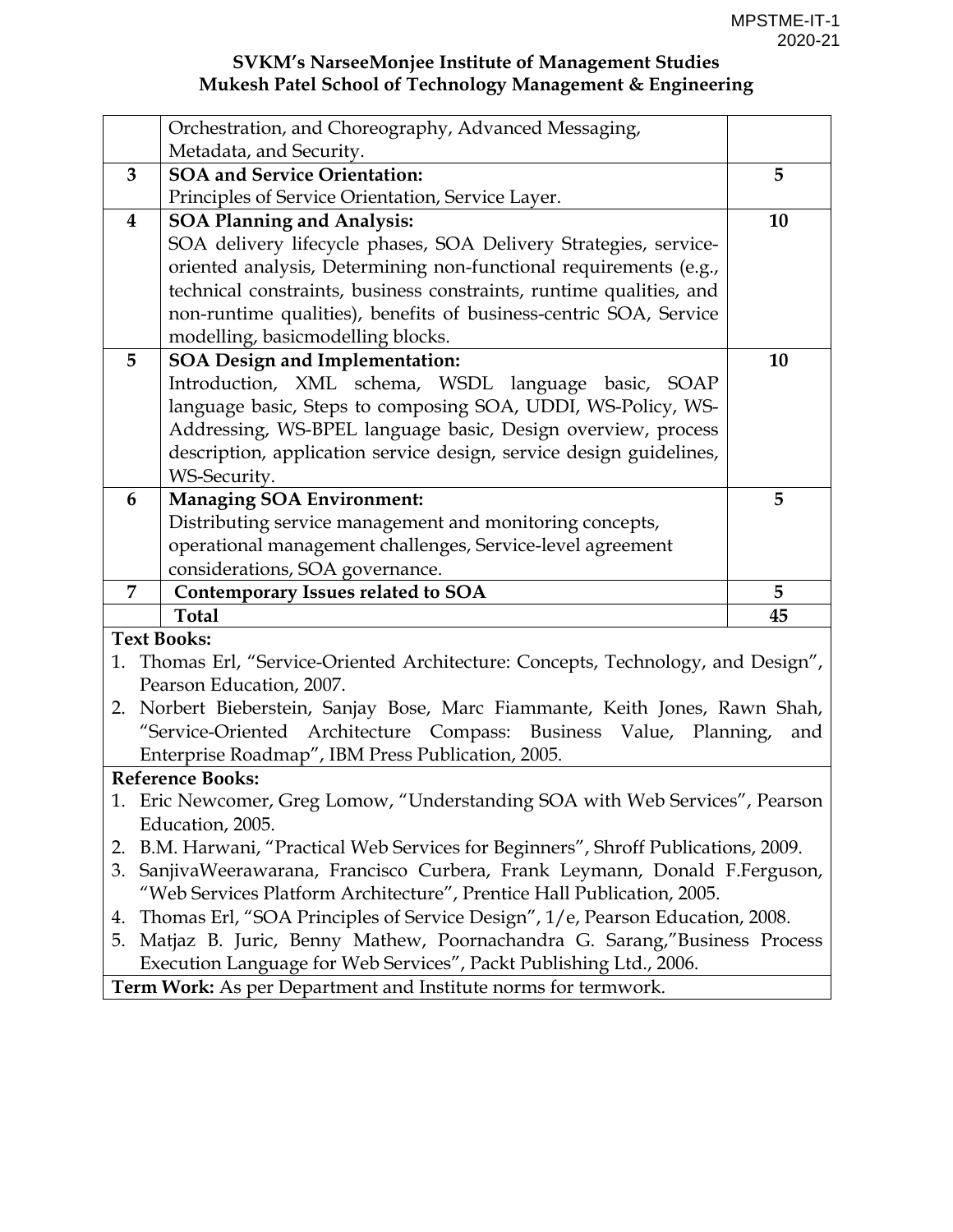| <b>SVKM's NarseeMonjee Institute of Management Studies</b> |
|------------------------------------------------------------|
| Mukesh Patel School of Technology Management & Engineering |

| Program:                                                                        |                            | B. Tech. (Information Technology) |                   | Semester: VIII |                            |  |  |
|---------------------------------------------------------------------------------|----------------------------|-----------------------------------|-------------------|----------------|----------------------------|--|--|
| Course:                                                                         | <b>Electronic Commerce</b> | Code: BTIT08003                   |                   |                |                            |  |  |
| <b>Evaluation Scheme</b><br><b>Teaching Scheme</b>                              |                            |                                   |                   |                |                            |  |  |
| Lecture                                                                         | Practical                  | <b>Tutorial</b>                   |                   | <b>Theory</b>  | <b>Internal Continuous</b> |  |  |
| Hours                                                                           | Hours                      | <b>Hours</b>                      | Credit<br>(3 Hrs, |                | <b>Assessment (ICA)</b>    |  |  |
| per                                                                             | per                        | per                               |                   | 70 Marks)      | As per Institute Norms     |  |  |
| week                                                                            | week                       | week                              |                   |                | (50 Marks)                 |  |  |
| $\overline{2}$                                                                  | $\mathcal{P}$              | $\Omega$                          | 3                 | Scaled to      | Scaled to 30 marks         |  |  |
|                                                                                 |                            |                                   |                   | 70 marks       |                            |  |  |
| Pre-requisite: Computer Networks (BTIT05005), Information Security (BTIT07003), |                            |                                   |                   |                |                            |  |  |

Web Programming (BTIT04005).

#### **Objectives:**

- The objectives of the course are to introduce the critical concepts of electronic commerce from both managerial and technological perspectives. It is expected that this course provide you understanding of how electronic commerce is affecting business enterprises, governments, consumers and people in general and help you build up your knowledge and skills on leading an organization to the road to success in the digital future.
- The students will learn the difference between various ecommerce classifications like C2C, B2B, B2C, E-business vs E-commerce, value chains of various businesses, trade cycles, SWOT analysis. They would know the legal issues & security issues with respect to online business.
- Understanding of separation of businesses with respect to various ecommerce types like Electronic market, internet commerce & EDI.
- They would practically understand the working of catalog, payment, security aspects of online ecommerce sites.

#### **Outcomes :**

- 1. Analyze and interpret data of various scenarios based on understanding of ecommerce concepts.
- 2. Understand selling and marketing strategies involved in e-commerce and to create an effective business presence on the web.
- 3. Understand the need to engage in continuing professional development by extending the knowledge of various components (legal & ethical issues, payment, security) & types of e-commerce to applying it on new trends like Social networking and online business activities, M-Commerce, L-Commerce etc.
- 4. Use modern engineering tools for incorporating catalog management, payment & security module necessary for developing effective web applications and knowledge of client-side & server-side technology to build e-commerce sites.
- **5.** Function effectively on teams to create an online project on any one type of ebusiness.

#### **Detailed Syllabus:**

**Description Description**  Duration **Description**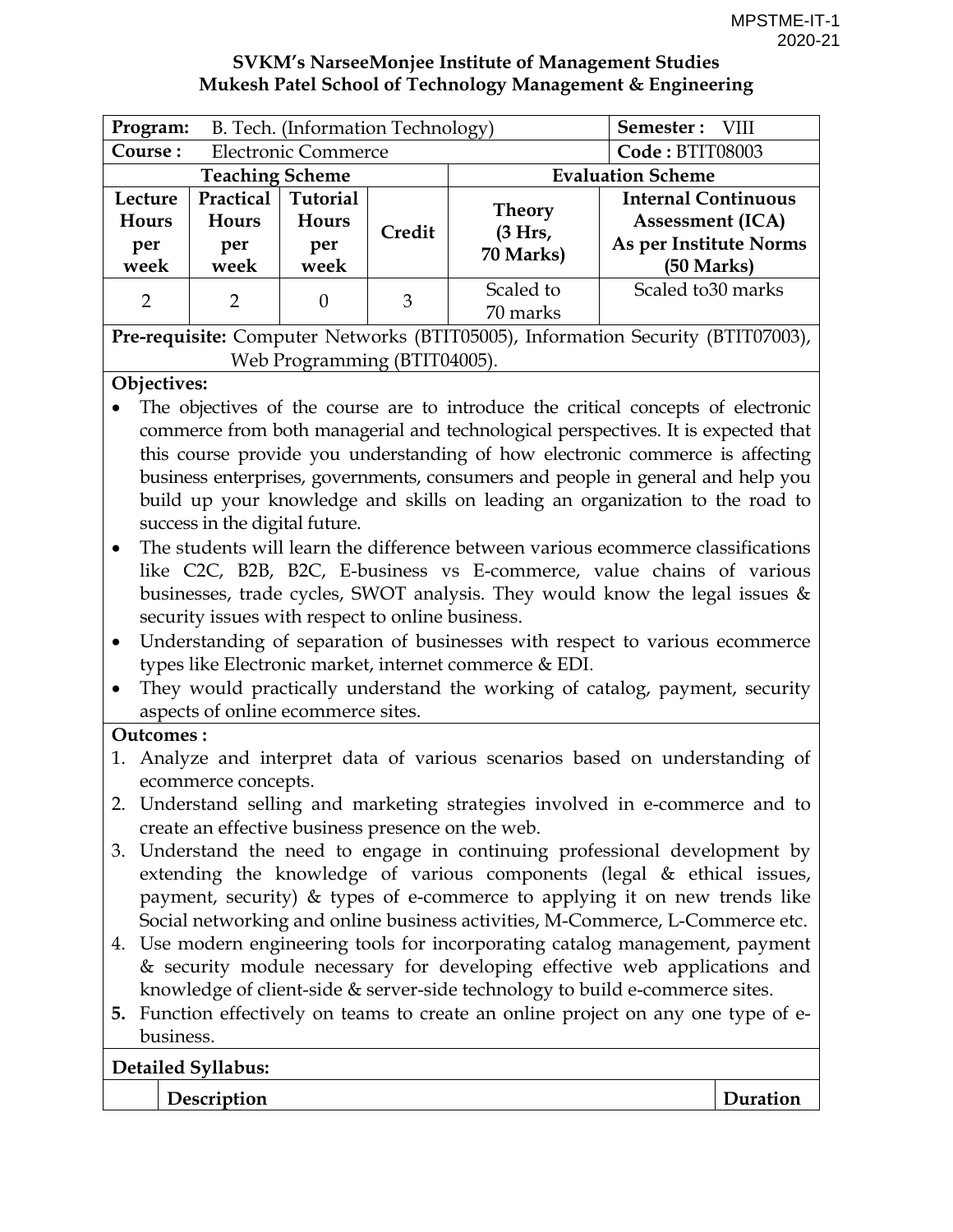| $\mathbf{1}$   | <b>Introduction &amp; Concepts:</b> Evolution of E-Commerce, Business<br>models, Revenue models and Business processes; Electronic<br>markets, EDI; Porter's value chain model, Industry value chain;<br>SWOT analysis; Advantage and Disadvantage of E-commerce;<br>Economic forces; Identifying E-Commerce opportunities;<br>International nature of E-Commerce; | 6              |  |  |  |  |  |
|----------------|--------------------------------------------------------------------------------------------------------------------------------------------------------------------------------------------------------------------------------------------------------------------------------------------------------------------------------------------------------------------|----------------|--|--|--|--|--|
| 2              | Social Network, M-Commerce and L-Commerce:<br>Social<br>networking and online business activities;<br>M-Commerce - Growth, overview; Benefits and Drivers;<br>Applications; Mobile computing infrastructure; Inhibiters and<br>barriers of M-Commerce;<br>L-Commerce - Overview, Technology; Issues and challenges<br>involved in L-Commerce                       | 5              |  |  |  |  |  |
| 3              | Legal & Ethical Issues: Legal issues, Borders &Jurisdction<br>Protection of Intellectual Property in online business; Taxation;<br>Online crimes, terrorism and warfare; Ethical issues<br>Introduction to IT laws specific to E-commerce and M-commerce                                                                                                           | 3              |  |  |  |  |  |
|                | across the globe.<br>Selling and Marketing on the Web: Understanding how to create                                                                                                                                                                                                                                                                                 |                |  |  |  |  |  |
| $\overline{4}$ | an effective Web presence, Website usability for E-Commerce sites,<br>Connecting with customers; Personalisation aspects for customers;<br>Web marketing and advertising strategies for E-commerce sites,<br>Introduction to Creating and maintaining brands on the web,<br>Introduction to Search engine positioning and domain names.                            | 5              |  |  |  |  |  |
| 5              | <b>E-Commerce Software:</b> Basic functions; catalog display; shopping<br>cart; Advanced functions; Software for small, mid-size & Large<br>businesses.                                                                                                                                                                                                            | 3              |  |  |  |  |  |
| 6              | E-Commerce Security: online security issues, security for client,<br>communication channel and server computers; Organizations that<br>promote computer security.                                                                                                                                                                                                  | 3              |  |  |  |  |  |
| 7              | E-Commerce Payment System: Online payment basics; payment<br>cards, electronic cash, electronic wallets, stored-value cards;<br>Internet technology and banking industry.                                                                                                                                                                                          | 3              |  |  |  |  |  |
| 8              | Planning E-Commerce: Identifying benefits and estimating costs<br>of e-commerce initiatives; Strategies for developing e-commerce<br>websites; Managing e-commerce implementations                                                                                                                                                                                 | $\overline{2}$ |  |  |  |  |  |
|                | <b>Total</b>                                                                                                                                                                                                                                                                                                                                                       | 30             |  |  |  |  |  |
|                | <b>Text Books:</b>                                                                                                                                                                                                                                                                                                                                                 |                |  |  |  |  |  |
|                | Gary P. Schneider, "Electronic Commerce", 9th Edition, Cengage Learning,<br>1.                                                                                                                                                                                                                                                                                     |                |  |  |  |  |  |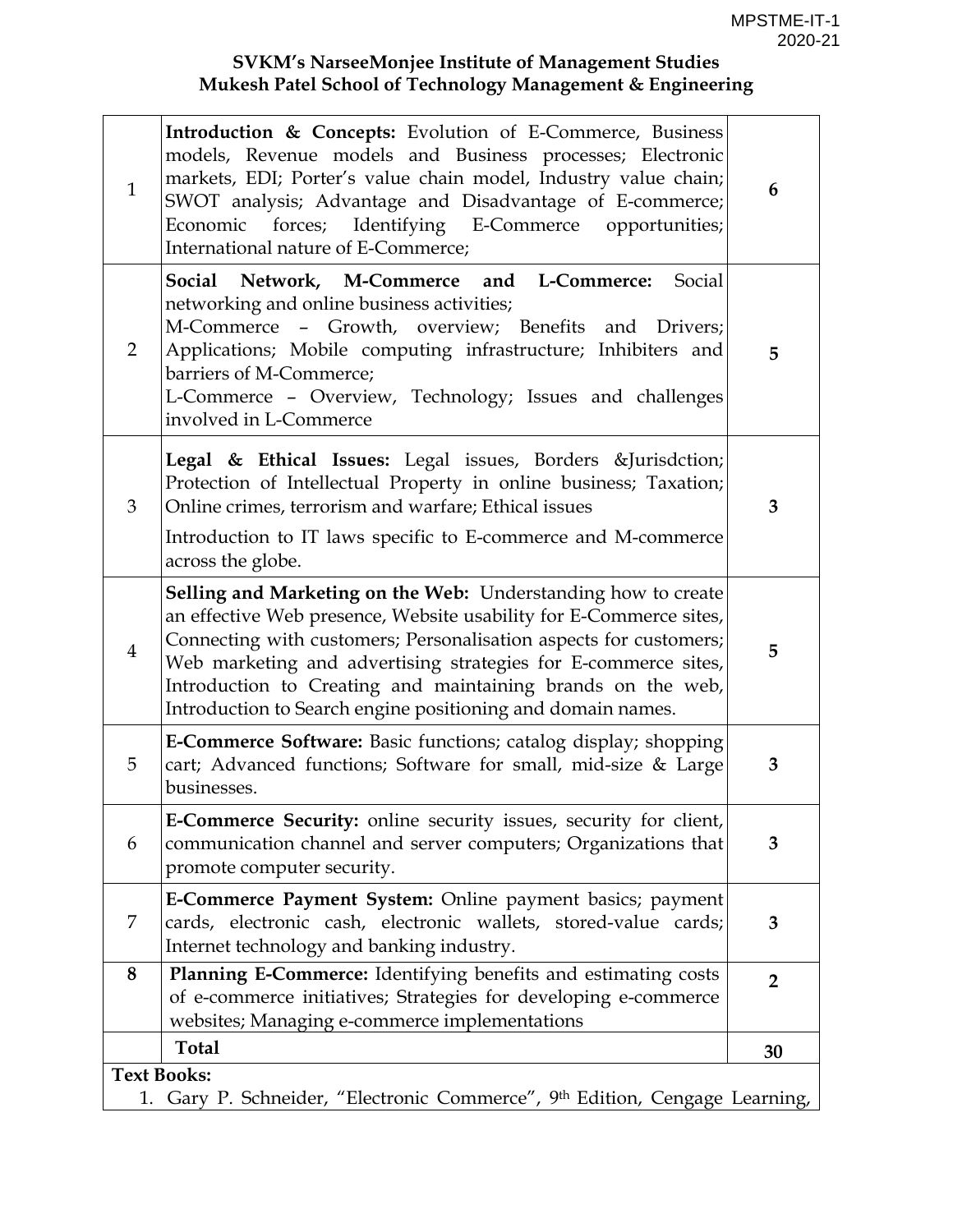| JT. |
|-----|
|-----|

2. Gary P. Schneider, "E-Commerce : Strategy, Technology and Implementation", 1st Edition, Cengage Learning, 2007.

#### **Reference Books:**

- 1. Dave Chaffey, "E-Business and E-Commerce Management", Pearson, Third Edition, 2009.
- 2. E. Turban, Dave King, Jay Kyu Lee, Dennis Viehland."Electronic Commerce, A Managerial Perspective 2006", 6th Edition, Prentice Hall, 2006.
- 3. BrahmCanzer, "e-Business Theory and Practice", 1st Edition, Cengage Learning, 2011.

#### **Term Work:**

As per Department and Institute norms for termwork.

**Signature** (Prepared by Concerned Faculty/HOD)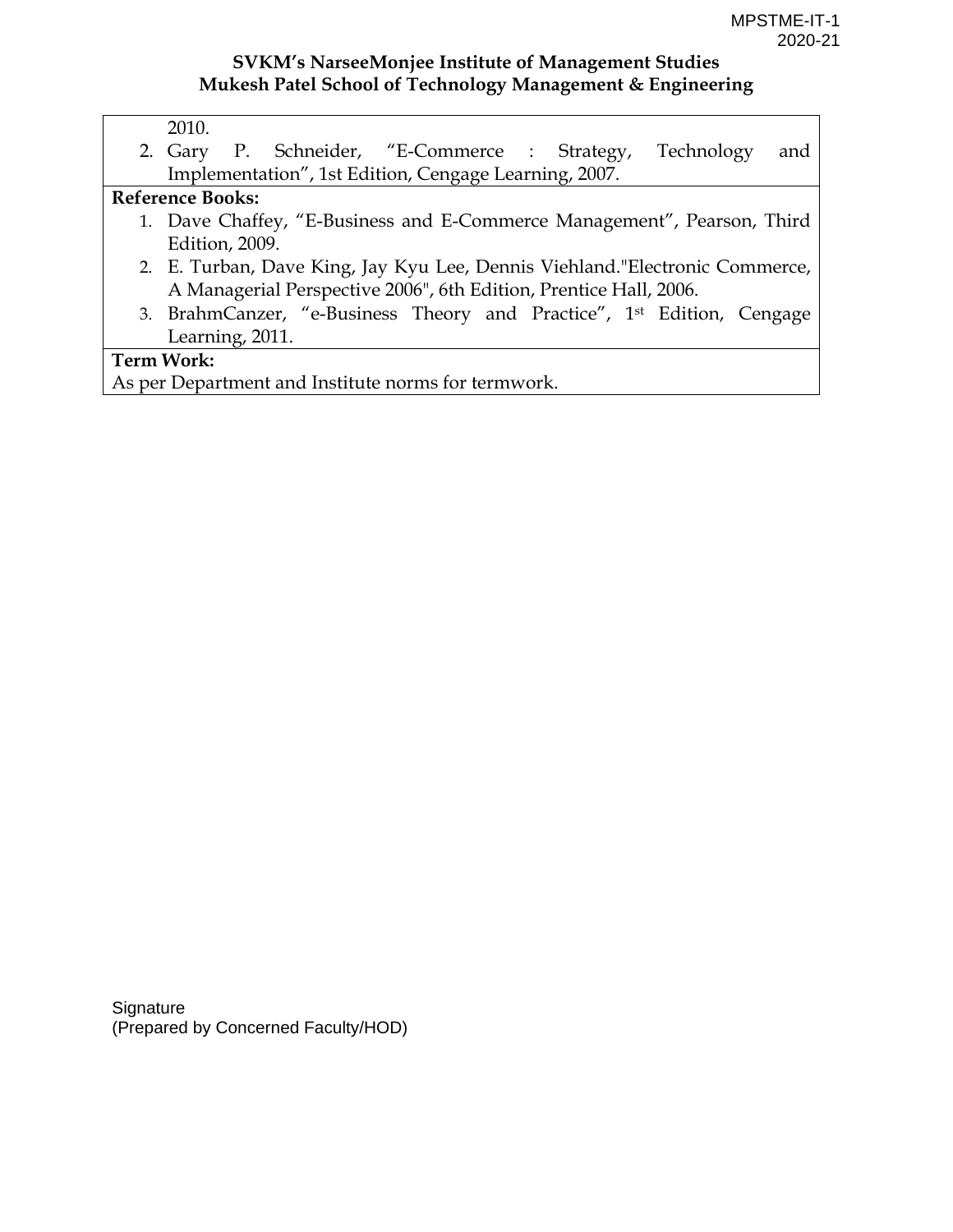| Program: B. Tech. (Information Technology)                                                                                                                                                                                                                                                             |                                                                                                                                                                                                                                                                                                                            |                                                          |                                      |                   | Semester: VIII                                                                          |                                                                                              |                    |  |
|--------------------------------------------------------------------------------------------------------------------------------------------------------------------------------------------------------------------------------------------------------------------------------------------------------|----------------------------------------------------------------------------------------------------------------------------------------------------------------------------------------------------------------------------------------------------------------------------------------------------------------------------|----------------------------------------------------------|--------------------------------------|-------------------|-----------------------------------------------------------------------------------------|----------------------------------------------------------------------------------------------|--------------------|--|
|                                                                                                                                                                                                                                                                                                        |                                                                                                                                                                                                                                                                                                                            | <b>Course: Business Visualization</b>                    |                                      |                   | Code: BTIT08012                                                                         |                                                                                              |                    |  |
|                                                                                                                                                                                                                                                                                                        |                                                                                                                                                                                                                                                                                                                            | <b>Teaching Scheme</b>                                   |                                      |                   |                                                                                         | <b>Evaluation Scheme</b>                                                                     |                    |  |
| Lecture<br>Hours per<br>week                                                                                                                                                                                                                                                                           |                                                                                                                                                                                                                                                                                                                            | Practical<br>Hours per<br>week                           | <b>Tutorial</b><br>Hours per<br>week | <b>Credits</b>    | <b>Theory</b>                                                                           | <b>Internal Continuous</b><br><b>Assessment (ICA) As</b><br>per Institute Norms(50<br>Marks) |                    |  |
| $\overline{2}$                                                                                                                                                                                                                                                                                         |                                                                                                                                                                                                                                                                                                                            |                                                          |                                      | $\overline{2}$    |                                                                                         |                                                                                              | Scaled to 50 marks |  |
| Prerequisite: Basic Computer Knowledge                                                                                                                                                                                                                                                                 |                                                                                                                                                                                                                                                                                                                            |                                                          |                                      |                   |                                                                                         |                                                                                              |                    |  |
| Objectives:                                                                                                                                                                                                                                                                                            |                                                                                                                                                                                                                                                                                                                            | To explore data and build reports using Visual Analytics |                                      |                   |                                                                                         |                                                                                              |                    |  |
|                                                                                                                                                                                                                                                                                                        | Course Outcomes: After successful completion of this course students will be able to,<br>Understand the various visualizations available to represent data<br>$\mathbf{1}$ .<br>Analyze data and create effective visualizations from data given<br>2.<br>Create concise and presentable reports from available data<br>3. |                                                          |                                      |                   |                                                                                         |                                                                                              |                    |  |
|                                                                                                                                                                                                                                                                                                        |                                                                                                                                                                                                                                                                                                                            |                                                          |                                      | Detailed Syllabus |                                                                                         |                                                                                              |                    |  |
| Unit                                                                                                                                                                                                                                                                                                   | <b>Topics</b>                                                                                                                                                                                                                                                                                                              |                                                          |                                      |                   |                                                                                         |                                                                                              | Duration(H<br>r)   |  |
| 1.                                                                                                                                                                                                                                                                                                     | Getting Started with Visual Analytics : exploring Visual Analytics<br>concepts, using the Visual Analytics , discussing the course environment<br>and scenario                                                                                                                                                             |                                                          |                                      |                   |                                                                                         |                                                                                              |                    |  |
| 2.                                                                                                                                                                                                                                                                                                     |                                                                                                                                                                                                                                                                                                                            | exploration, Data Administration                         |                                      |                   | Administering the Environment and Managing Data: Data building and                      |                                                                                              | 06                 |  |
| Using the Visual Analytics Explorer : examining the Visual Analytics<br>3.<br>Explorations, selecting data and defining data item properties, creating<br>visualizations, enhancing visualizations with advanced analytics                                                                             |                                                                                                                                                                                                                                                                                                                            |                                                          |                                      |                   |                                                                                         | 08                                                                                           |                    |  |
| 4.<br><b>Designing Reports with Visual Analytics:</b> examining the Visual Analytics<br>08<br>Designer, creating a simple report, working with graphs, working with<br>filters and report sections, establishing interactions, working with gauges,<br>working with tables, working with other objects |                                                                                                                                                                                                                                                                                                                            |                                                          |                                      |                   |                                                                                         |                                                                                              |                    |  |
| Viewing Visual Analytics Reports : viewing reports on the Web, viewing<br>5.<br>reports on a mobile device                                                                                                                                                                                             |                                                                                                                                                                                                                                                                                                                            |                                                          |                                      |                   |                                                                                         |                                                                                              | 02                 |  |
| 6.                                                                                                                                                                                                                                                                                                     |                                                                                                                                                                                                                                                                                                                            |                                                          |                                      |                   | Case Study: Creating Analyses and Reports with Visual Analytics                         |                                                                                              | 04                 |  |
|                                                                                                                                                                                                                                                                                                        |                                                                                                                                                                                                                                                                                                                            |                                                          |                                      |                   |                                                                                         | <b>Total</b>                                                                                 | 30                 |  |
| <b>Text Books:</b><br>1.                                                                                                                                                                                                                                                                               | Cook -2013                                                                                                                                                                                                                                                                                                                 |                                                          |                                      |                   | The research and development agenda for visual analytics by James J. Thomas, Kristen A. |                                                                                              |                    |  |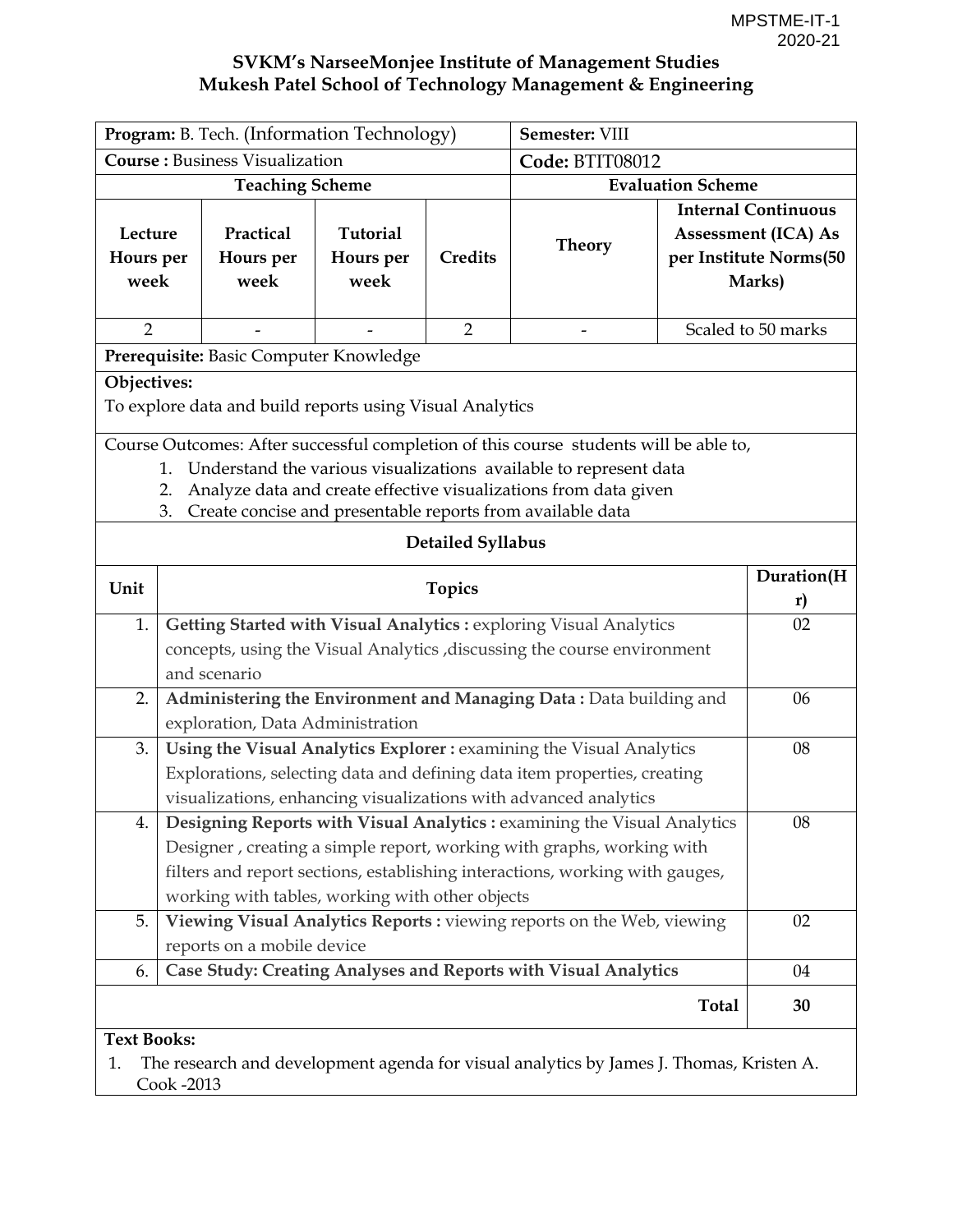**Reference Books:**   *[Visual Analytics : User Guide](https://support.sas.com/pubscat/bookdetails.jsp?catid=1&pc=61860)*

**Term work:** Case Studies / Assignments / Class Test/Presentation/Project

**Signature** (Prepared by Concerned Faculty/HOD)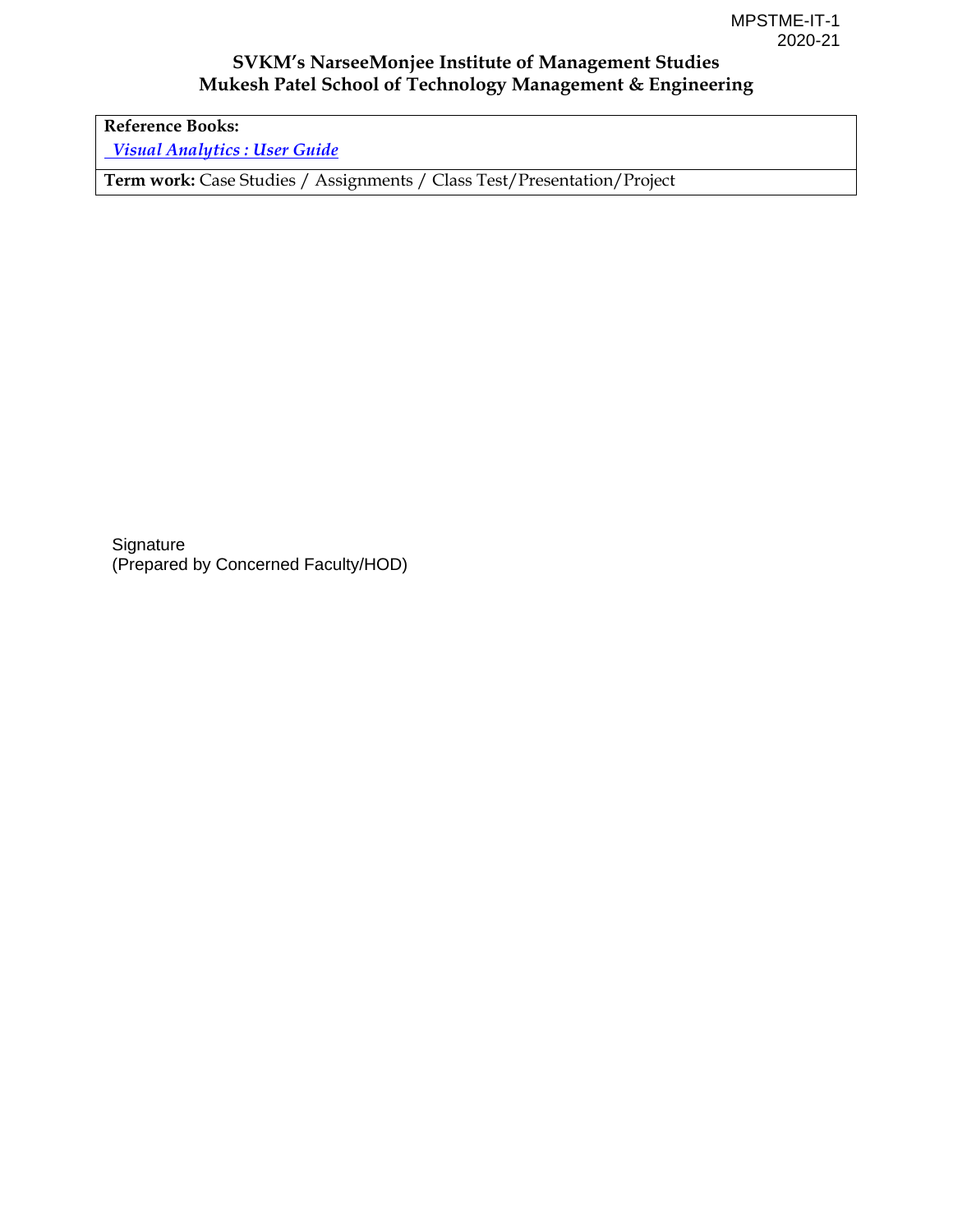|                                                                                                                                                                                                    | B. Tech. (Information Technology)<br>Program: |                 |                  |        |                             |        | Semester: VIII          |  |
|----------------------------------------------------------------------------------------------------------------------------------------------------------------------------------------------------|-----------------------------------------------|-----------------|------------------|--------|-----------------------------|--------|-------------------------|--|
| Course:                                                                                                                                                                                            | Project - II                                  | Code:           | <b>BTIT08004</b> |        |                             |        |                         |  |
| <b>Teaching Scheme</b><br><b>Evaluation Scheme</b>                                                                                                                                                 |                                               |                 |                  |        |                             |        |                         |  |
| Lecture                                                                                                                                                                                            | Practical                                     | <b>Tutorial</b> |                  |        | <b>Internal Continuous</b>  |        |                         |  |
| Hours                                                                                                                                                                                              | <b>Hours</b>                                  | <b>Hours</b>    |                  | Credit | <b>Theory</b>               |        | <b>Assessment (ICA)</b> |  |
| per                                                                                                                                                                                                | per                                           | per             |                  |        | As per Institute Norms (200 |        |                         |  |
| week                                                                                                                                                                                               | week                                          | week            |                  |        |                             | Marks) |                         |  |
|                                                                                                                                                                                                    | 12                                            |                 | 6                |        | Scaled to 200 marks         |        |                         |  |
| $\mathbf{D}_{\text{max}}$ $\mathbf{L}_{\text{max}}$ $\mathbf{L}_{\text{max}}$ $\mathbf{D}$ $\mathbf{L}_{\text{max}}$ $\mathbf{L}_{\text{max}}$ $\mathbf{D}_{\text{max}}$ $\mathbf{L}_{\text{max}}$ |                                               |                 |                  |        |                             |        |                         |  |

### **Pre-requisite:** Project -I (BTIT07004)

#### **Objectives:**

- The Objective of the Project is to make the student understand the entire software project lifecycle of literature survey, feasibility study, design, analysis, coding, testing and deployment.
- To provide students with the opportunity to synthesize the knowledge and skills acquired from their courses.
- To encourage a multidisciplinary approach through the integration of material learned in a number of courses.
- To allow students to develop problem solving, analysis, synthesis, evaluation and design skills.
- To encourage teamwork.
- To improve student's communication skills.

#### **Outcomes :**

Students will be able to :

- Work effectively in a team.
- Understand Problem Definition, Scope and evaluate Feasibility.
- Apply the Design Principles to architect a solution for the problem identified.
- Analyze different solutions and select optimum solution.
- Select the appropriate technology for implementation.
- Perform independent learning of new technologies and concepts in order to complete the project.
- Address a contemporary issue that is either centrally related to computing or represents an innovative application of computing.
- Develop their oral & written communication skills by way of providing presentations and report throughout the course.
- Research, select, and learn the necessary tools and techniques that are needed to complete the project.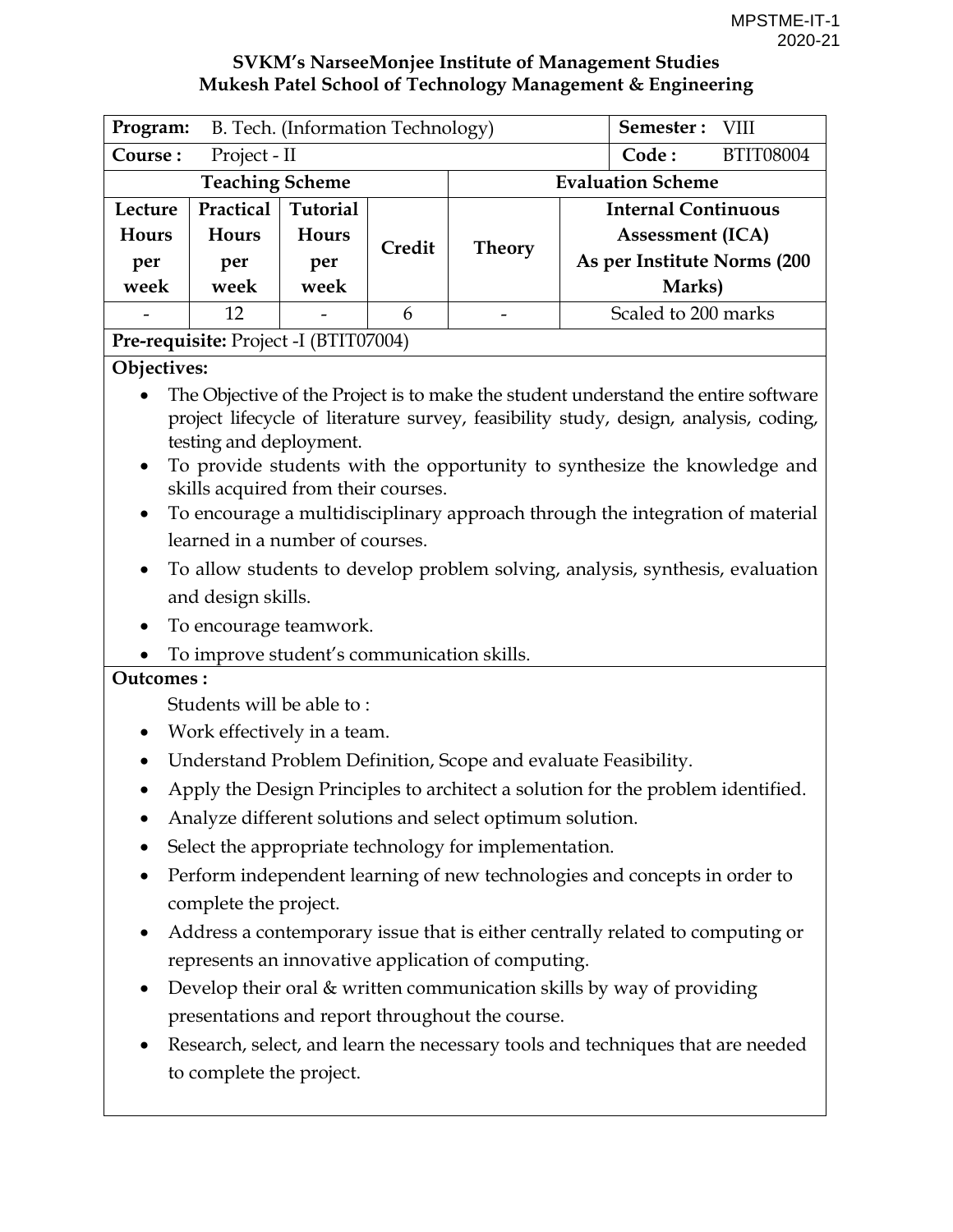#### **Contents :**

Project - Phase2 Activities to be done:

- 1. The second phase of the project will involve design, analysis, coding, implementation, testing and deployment of the System.
- **2.** Student is required to submit a 1-page weekly report on the work done to the mentor. There would continuous evaluation based on the weekly report submitted.
- **3.** Report primarily containing the entire Project Life Cycle beginning from Literature Survey, Feasibility Study, Design, Analysis, Coding, Testing, and Deployment is to be submitted at the end of the Semester. (Hard Bound Report (Golden Embossing))

**Term Work:** 

As per Department and Institute norms for termwork.

**Signature** (Prepared by Concerned Faculty/HOD)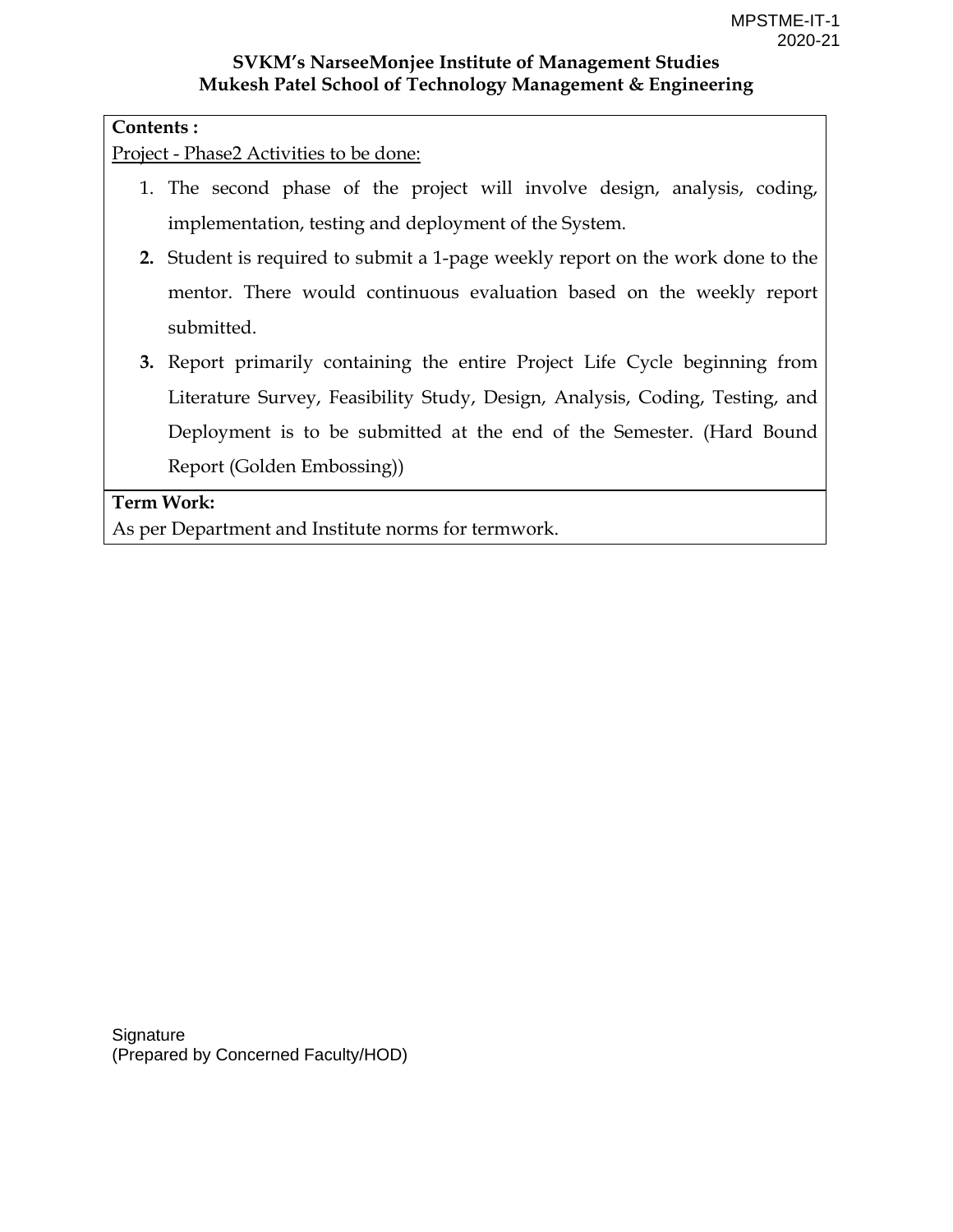| Program:                                                                          | B. Tech. (Information Technology)                                    |                 |        |                                                                              |                            | VIII             |  |  |
|-----------------------------------------------------------------------------------|----------------------------------------------------------------------|-----------------|--------|------------------------------------------------------------------------------|----------------------------|------------------|--|--|
| Course:                                                                           | Robotics (Elective – II)                                             |                 |        |                                                                              |                            | <b>BTIT08005</b> |  |  |
|                                                                                   | <b>Teaching Scheme</b>                                               |                 |        |                                                                              | <b>Evaluation Scheme</b>   |                  |  |  |
| Lecture                                                                           | Practical                                                            | <b>Tutorial</b> |        | <b>Theory</b>                                                                | <b>Internal Continuous</b> |                  |  |  |
| Hours                                                                             | <b>Hours</b>                                                         | <b>Hours</b>    | Credit | (3 Hrs,                                                                      | <b>Assessment (ICA)</b>    |                  |  |  |
| per                                                                               | per                                                                  | per             |        | 70 Marks)                                                                    | As per Institute Norms     |                  |  |  |
| week                                                                              | week                                                                 | week            |        |                                                                              | (50 Marks)                 |                  |  |  |
| 3                                                                                 | $\overline{2}$                                                       | $\mathbf{1}$    | 4.5    | Scaled to                                                                    | Scaled to 30 marks         |                  |  |  |
|                                                                                   |                                                                      |                 |        | 70 marks                                                                     |                            |                  |  |  |
|                                                                                   |                                                                      |                 |        | Pre-requisite: Image Processing (Error! Reference source not found.)         |                            |                  |  |  |
| Objectives:                                                                       |                                                                      |                 |        |                                                                              |                            |                  |  |  |
|                                                                                   | To provide knowledge to students with the concepts and techniques in |                 |        |                                                                              |                            |                  |  |  |
|                                                                                   | robotics.                                                            |                 |        |                                                                              |                            |                  |  |  |
|                                                                                   |                                                                      |                 |        | To expose students to evaluate, choose and incorporate robots in engineering |                            |                  |  |  |
|                                                                                   | systems and programming of robots.                                   |                 |        |                                                                              |                            |                  |  |  |
| To understand and analyse the various applications of robots.<br><b>Outcomes:</b> |                                                                      |                 |        |                                                                              |                            |                  |  |  |
| 1.                                                                                | Understanding the basics of Robotics.                                |                 |        |                                                                              |                            |                  |  |  |
| 2.                                                                                |                                                                      |                 |        | Apply the knowledge of vector mathematics and geometry for kinematics        |                            |                  |  |  |
|                                                                                   | (Direct and Inverse) motion.                                         |                 |        |                                                                              |                            |                  |  |  |
|                                                                                   |                                                                      |                 |        | 3. Perform Trajectory planning and workspace Analysis for robots.            |                            |                  |  |  |
| 4.                                                                                |                                                                      |                 |        | Use Image representation for robotic environment.                            |                            |                  |  |  |
| 5.                                                                                |                                                                      |                 |        | Robot Control Problem formulation due to moment of Inertia.                  |                            |                  |  |  |
|                                                                                   | <b>Detailed Syllabus:</b>                                            |                 |        |                                                                              |                            |                  |  |  |
| Unit                                                                              | Description                                                          |                 |        |                                                                              |                            | Duration         |  |  |
| 1.                                                                                |                                                                      |                 |        | Robotic Manipulation & Introduction to Robots: Introduction,                 |                            | 4                |  |  |
|                                                                                   |                                                                      |                 |        | types of automation, automation and robots, history of robotics,             |                            |                  |  |  |
|                                                                                   |                                                                      |                 |        | definition of robotics, AI & Robotics, definition of robot, robot            |                            |                  |  |  |
|                                                                                   |                                                                      |                 |        | manipulators / Arms, robot motion, representation of robot,                  |                            |                  |  |  |
|                                                                                   |                                                                      |                 |        | robot anatomy, robot programming, classification of robots:                  |                            |                  |  |  |
|                                                                                   |                                                                      |                 |        | Based on drive technology, based on work space envelope, based               |                            |                  |  |  |
|                                                                                   |                                                                      |                 |        | on motion control, specification, Application, advantages,                   |                            |                  |  |  |
|                                                                                   | disadvantages of robots.                                             |                 |        |                                                                              |                            |                  |  |  |
| 2.                                                                                |                                                                      |                 |        | Direct Kinematics: Introduction to Kinematics, Types                         | - of                       | 6                |  |  |
|                                                                                   | kinematics, Coordinate frame,                                        |                 |        | Rotations,                                                                   | Homogeneous                |                  |  |  |
|                                                                                   |                                                                      |                 |        | Coordinates: HCTM, Inverse HCTM, composite HCTM, Screw                       |                            |                  |  |  |
|                                                                                   |                                                                      |                 |        | transformations, kinematics parameters, Tool / Hand Coordinate               |                            |                  |  |  |
|                                                                                   |                                                                      |                 |        | frame, Denavit-Hartenberg Representation, Arm matrix, Direct                 |                            |                  |  |  |
|                                                                                   |                                                                      |                 |        | kinematics analysis of 2 axis, 3 axis, 4 axis, 5 axis, 6 axis robots.        |                            |                  |  |  |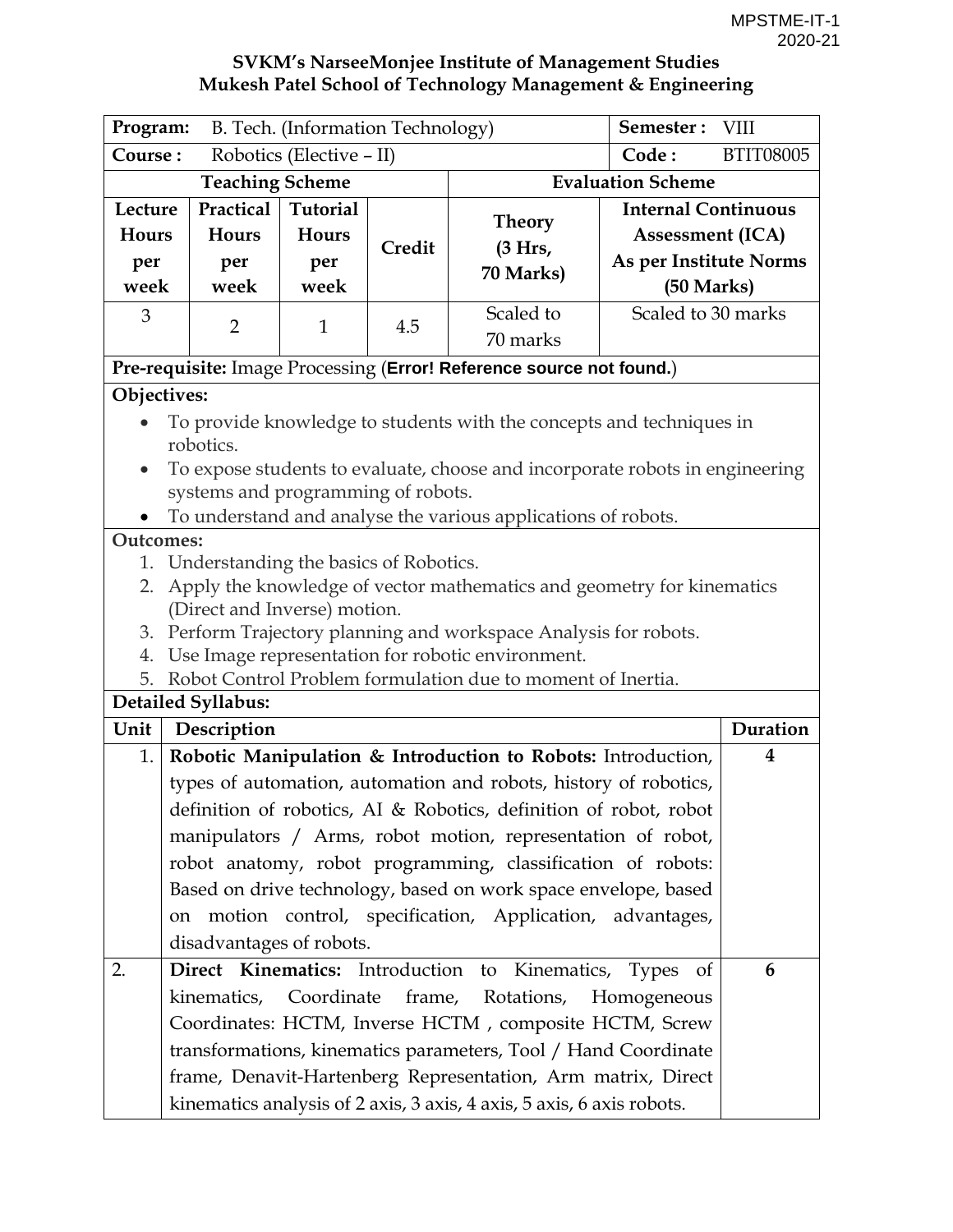| 3. | Inverse Arm Kinematics: Introduction, Inverse kinematics            | 5 |
|----|---------------------------------------------------------------------|---|
|    | problem, Solutions to inverse Kinematics problems, relation         |   |
|    | between direct and inverse kinematics, Tool configuration vector    |   |
|    | [TCV] of 5 axis articulated Robot, TCV of 4 axis SCARA Robot.       |   |
|    | Inverse kinematics analysis of 2,3,4,5,6 axis Robots                |   |
| 4. | Work Space analysis of Robots: Introduction to work space           | 5 |
|    | analysis, Robot work space envelopes, work space analysis of 5      |   |
|    | axis Robot and 4 axis Robot, Work space fixtures : Part feeders,    |   |
|    | conveyors and Carousels, Fixed tools                                |   |
| 5. | Trajectory planning of Robots : Introduction, path & trajectory,    | 5 |
|    | Types of Robot motions: Pick & place motion, Continuous path        |   |
|    | motion, Continuous path control of 5 axis & 4 axis Robot,           |   |
|    | Interpolated Motions, Straight line motions : cubical polynomial,   |   |
|    | linear interpolation, Knot point deviation, straight line motion,   |   |
|    | Bounded deviation Algorithm.                                        |   |
| 6. | Differential Motion & Statics : Introduction: Tool configuration    | 6 |
|    | matrix, Manipulator Jacobian Matrix, Tool configuration Jacobian    |   |
|    | Matrix of 5 axis, 4 axis, 3 axis Robots. Joint space singularities, |   |
|    | Generalized inverse, Pseudo Inverses : Resolved Motion rate         |   |
|    | control using Pseudo Inverses abd Resolved Motion rate control      |   |
|    | of a SCARA Robot. Manipulator Jacobian Matrix, Induced Joint        |   |
|    | Torques and forces.                                                 |   |
| 7. | Robot Vision : Introduction, Image representation and analysis,     | 5 |
|    | Template matching, Polyhedral Objects: Edge detection, Corner       |   |
|    | point detection, Run length encoding, Shape Analysis : Line         |   |
|    | descriptors, Area Descriptors, Segmentation : Thresholding,         |   |
|    | Region labeling , Iterative processing: Shrink operator, swell      |   |
|    | operators, Euler number, Perspective transformation, camera         |   |
|    | calibration, Structured illumination.                               |   |
| 8. | Robot Task Planning : Introduction, task planners, Task level       |   |
|    | programming, Uncertainty, Configuration space: translations.        | 5 |
|    | Rotations, Cross motion planning Generalized Voronoi Diagram        |   |
|    | [GVD], Complex GVD, Grasp planning, Fine motion planning            |   |
|    | simulation of planner motion, polygon penetration. A task           |   |
|    | planning simulation problem.                                        |   |
| 9. | Moments of Inertia & Introduction to NC & CNC Machines :            | 4 |
|    | Introduction to moments of inertia, Its types, Moments of inertia   |   |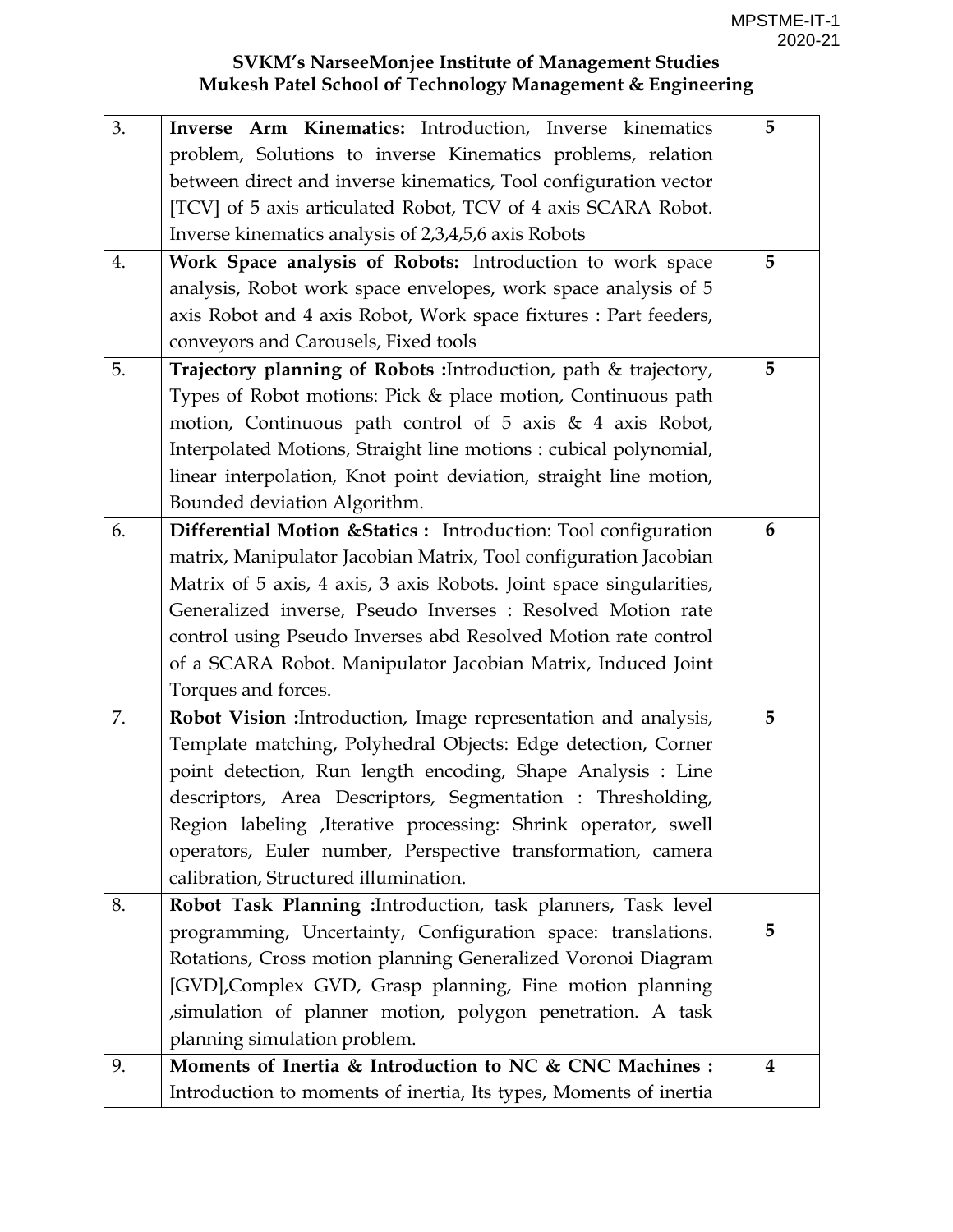|    | of Area and Mass, Robot control problem due to Moments of                    |    |  |
|----|------------------------------------------------------------------------------|----|--|
|    | Inertia, Numerically controlled machines : Definition,                       |    |  |
|    | Constructional features, Types of NC machines, Applications /                |    |  |
|    | Advantages, Computer numerically controlled machines :                       |    |  |
|    | Definition, Types, Applications, Advantages                                  |    |  |
|    | <b>Total</b>                                                                 | 45 |  |
|    | <b>Text Books:</b>                                                           |    |  |
| 1. | Groover MP, "Industrial Robotics", Pearson Education, 2008                   |    |  |
| 2. | Fu K S, "Robotics", Mc-Graw Hill, 2008                                       |    |  |
|    | <b>Reference Books:</b>                                                      |    |  |
| 1. | CSP Rao and V.V. Reddy, "Robotics", Pearson Publications, 2008               |    |  |
| 2. | Mittal R K & Nagrath I J, "Robotics and Control", TMH, 2007                  |    |  |
| 3. | P. Coiffet and M. Chaironze, "An Introduction to Robot Technology",          |    |  |
|    | Kogam Page Ltd. 1983 London.                                                 |    |  |
| 4. | Richard D. Klafter, "Robotic Engineering", Prentice Hall, 1989               |    |  |
| 5. | Asada and Slow time, "Robot Analysis and Intelligence", Wiley Inter-Science, |    |  |
|    | 2000                                                                         |    |  |
| 6. | John J Craig, "Introduction to Robotics", Pearson Education, 2004            |    |  |
| 7. | Mark W. Spong and M. Vidyasagar, "Robot Dynamics and Control", John Wiley    |    |  |
|    | & Sons, 1989                                                                 |    |  |
|    | <b>Term Work:</b>                                                            |    |  |
|    |                                                                              |    |  |

As per Department and Institute norms for termwork.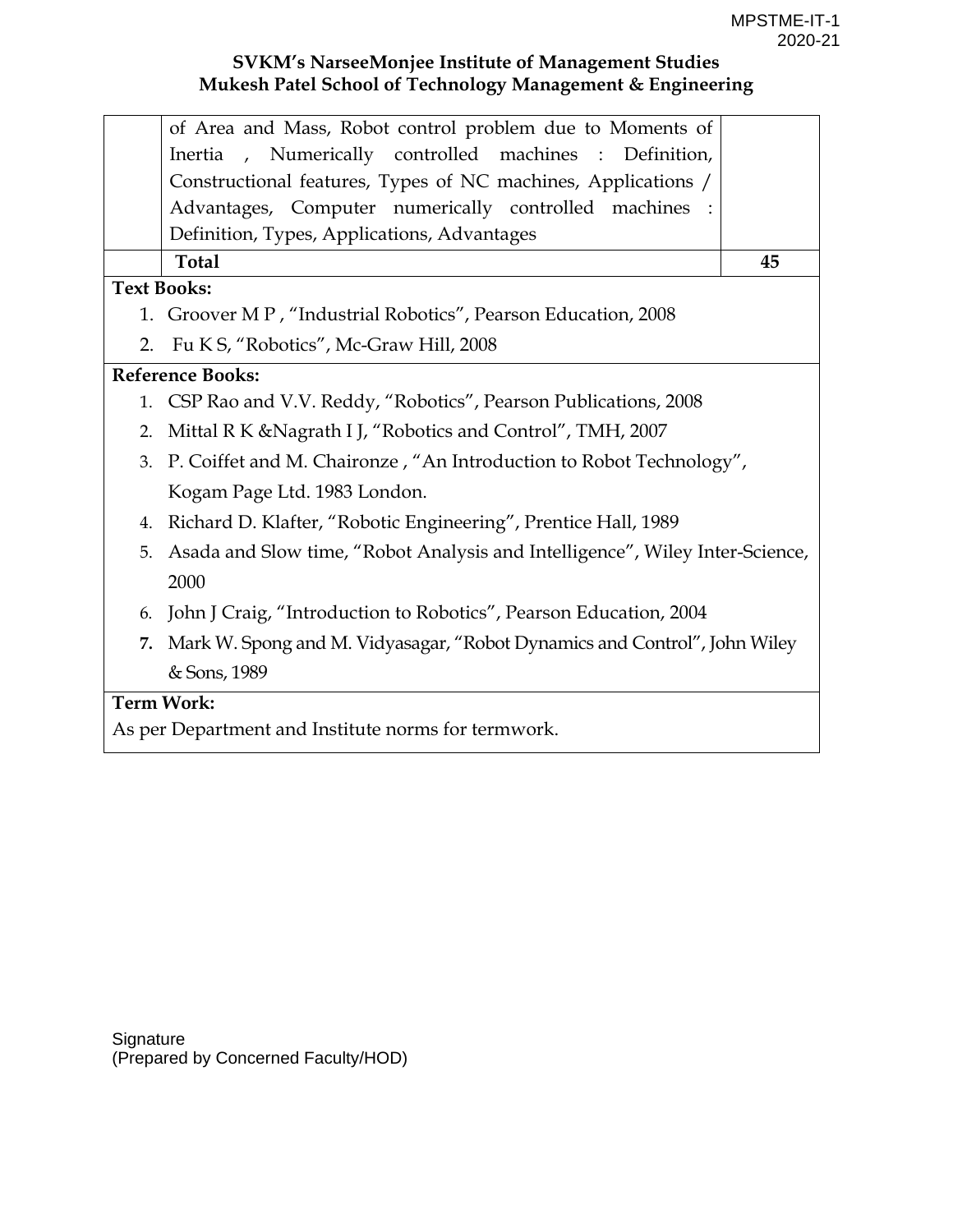| Program:<br>B. Tech. (Information Technology)     |                                         |                           |        |                                                                               | Semester: VIII             |                         |
|---------------------------------------------------|-----------------------------------------|---------------------------|--------|-------------------------------------------------------------------------------|----------------------------|-------------------------|
| Course:<br>High Speed Networking Architecture and |                                         |                           |        |                                                                               | Code: BTIT08006            |                         |
|                                                   |                                         | Protocols (Elective - II) |        |                                                                               |                            |                         |
|                                                   | <b>Teaching Scheme</b>                  |                           |        |                                                                               | <b>Evaluation Scheme</b>   |                         |
| Lecture                                           | Practical                               | Tutorial                  |        |                                                                               | <b>Internal Continuous</b> |                         |
| Hours                                             | Hours                                   | Hours                     | Credit | <b>Theory</b>                                                                 | <b>Assessment (ICA)</b>    |                         |
| per                                               | per                                     | per                       |        | (3 Hrs,<br>70 Marks)                                                          | As per Institute           |                         |
| week                                              | week                                    | week                      |        |                                                                               | Norms (50 Marks)           |                         |
| 3                                                 | $\overline{2}$                          | $\mathbf{1}$              | 4.5    | Scaled to                                                                     | Scaled to 30 marks         |                         |
|                                                   |                                         |                           |        | 70 marks                                                                      |                            |                         |
|                                                   |                                         |                           |        | Pre-requisite: Computer Networks (BTIT05005), Advance Computer Networks       |                            |                         |
|                                                   |                                         | (BTIT06004)               |        |                                                                               |                            |                         |
| Objectives:                                       |                                         |                           |        |                                                                               |                            |                         |
|                                                   |                                         |                           |        | To enable the students to understand the need to carry large volumes of       |                            |                         |
|                                                   | data rates                              |                           |        | traffic with different QoS requirements over networks operating at very high  |                            |                         |
| $\bullet$                                         |                                         |                           |        | To provides a comprehensive, integrated and up-to-date survey of the key      |                            |                         |
|                                                   | issues of high speed TCP/IP networks    |                           |        |                                                                               |                            |                         |
| $\bullet$                                         |                                         |                           |        | To understand and analyze the design issues for high-speed networks like      |                            |                         |
|                                                   | ATM, Frame Relay, High Speed LAN's      |                           |        |                                                                               |                            |                         |
|                                                   | Outcomes: Students will be able to:     |                           |        |                                                                               |                            |                         |
| $\bullet$                                         |                                         |                           |        | Identify the network issues for High speed networks and analyze them.         |                            |                         |
| $\bullet$                                         |                                         |                           |        | Understand the architecture and working of Frame relay, ATM, MPLS and         |                            |                         |
|                                                   | optical networks.                       |                           |        |                                                                               |                            |                         |
| $\bullet$                                         | Describe QoS architectures for Internet |                           |        |                                                                               |                            |                         |
| $\bullet$                                         | to real life problems                   |                           |        | Explain congestion control, traffic control and QoS objectives and apply them |                            |                         |
| $\bullet$                                         | Describe various switch designs         |                           |        |                                                                               |                            |                         |
|                                                   | <b>Detailed Syllabus:</b>               |                           |        |                                                                               |                            |                         |
| Unit                                              | Description                             |                           |        |                                                                               |                            | Duration                |
| 1.                                                |                                         |                           |        | Network services and layered architectures: Application, Traffic              |                            | $\overline{2}$          |
|                                                   |                                         |                           |        | characterization and QoS, Network Services, High performance                  |                            |                         |
|                                                   |                                         |                           |        | network, layered architecture, Network architectures, Network                 |                            |                         |
|                                                   | bottleneck                              |                           |        |                                                                               |                            |                         |
| 2.                                                |                                         |                           |        | Frame Relay architecture and layers, extended address, FRADs,                 |                            | 3                       |
|                                                   | VOFR, LMI                               |                           |        |                                                                               |                            |                         |
| 3.                                                |                                         |                           |        | Asynchronous transfer mode - ATM Protocol Architecture, ATM                   |                            | $\overline{\mathbf{4}}$ |
|                                                   |                                         |                           |        | logical Connection, ATM Cell - ATM Service Categories - AAL.                  |                            |                         |
| 4.                                                |                                         |                           |        | High Speed LANs: Fast Ethernet, Gigabit Ethernet,                             |                            | 4                       |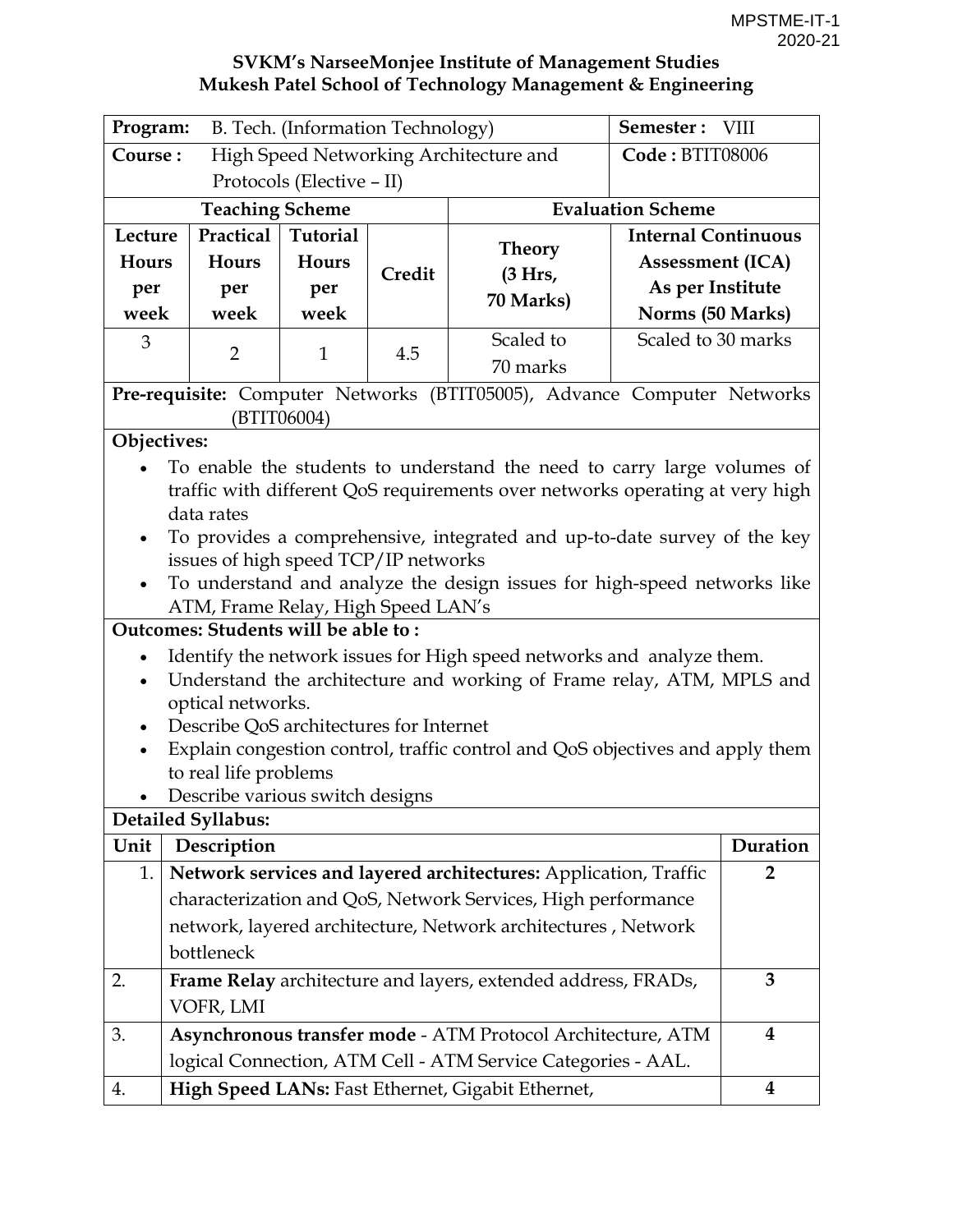|     | FiberChannel, Wireless LANs: applications, requirements -               |          |
|-----|-------------------------------------------------------------------------|----------|
|     | Architecture of 802.11, FDDI, DQDB                                      |          |
| 5.  | <b>CONGESTION AND TRAFFIC MANAGEMENT: Queuing</b>                       | 4        |
|     | Analysis- Queuing Models - Single Server Queues - Effects of            |          |
|     | Congestion - Congestion Control - Traffic Management -                  |          |
|     | Congestion Control in Packet Switching Networks - Frame Relay           |          |
|     | Congestion Control.                                                     |          |
| 6.  | TCP AND ATM CONGESTION CONTROL: TCP Flow control                        | 5        |
|     | - TCP Congestion Control - Retransmission - Timer Management            |          |
|     | - Exponential RTO backoff - KARN's Algorithm - Window                   |          |
|     | management - Performance of TCP over ATM. Traffic and                   |          |
|     | Congestion control in ATM - Requirements - Attributes - Traffic         |          |
|     | Management Frame work, Traffic Control - ABR traffic                    |          |
|     | Management - ABR rate control, RM cell formats, ABR Capacity            |          |
|     | allocations - GFR traffic management.                                   |          |
| 7.  | <b>INTEGRATED AND DIFFERENTIATED SERVICES:</b>                          | 5        |
|     | Integrated Services Architecture - Approach, Components,                |          |
|     | Services- Queuing Discipline, FQ, PS, BRFQ, GPS, WFQ -                  |          |
|     | Random Early Detection, Differentiated Services                         |          |
| 8.  | PROTOCOLS FOR QoS SUPPORT: RSVP - Goals &                               | 5        |
|     | Characteristics, Data Flow, RSVP operations, Protocol                   |          |
|     | Mechanisms - Multiprotocol Label Switching - Operations, Label          |          |
|     | Stacking, Protocol details - RTP - Protocol Architecture, Data          |          |
|     | Transfer Protocol, RTCP.                                                |          |
| 9.  | Optical network: optical links, WDM systems, optical cross              | 4        |
|     | connect, optical LAN's, Optical paths and networks                      |          |
| 10. | <b>Switching:</b> Switch Performance measures, time and space           | 5        |
|     | division switching, modular switch design, Distributed buffer,          |          |
|     | shared buffer, input buffer, output buffer.                             |          |
| 11. | MPLS and VPN: MPLS architecture, modes of operation, MPLS               | $\bf{4}$ |
|     | based VPN architecture and operations                                   |          |
|     | <b>Total</b>                                                            | 45       |
|     | <b>Text Books:</b>                                                      |          |
|     | William Stallings, "High-Speed networks and Internets Performance<br>1. |          |
|     |                                                                         |          |

and Quality of Service", 2nd Edition, Pearson Education, 2002

2. Warland& Pravin Varaiya, "High Performance Communication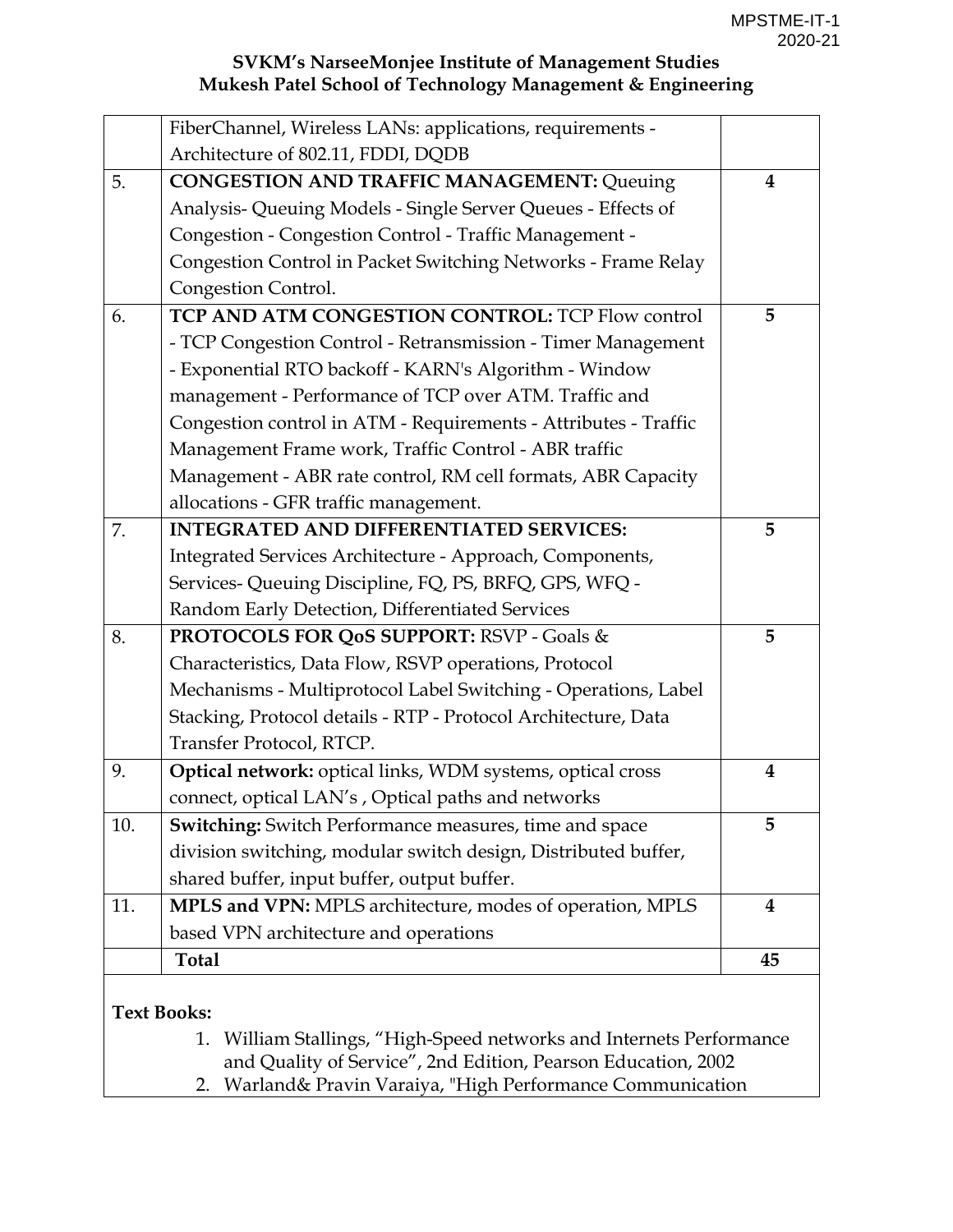|                   | Networks", 2 <sup>nd</sup> Ed., Morgan Kaufmann Publishers, 2009            |  |  |  |  |  |  |
|-------------------|-----------------------------------------------------------------------------|--|--|--|--|--|--|
|                   | <b>Reference Books:</b>                                                     |  |  |  |  |  |  |
|                   | 1. Mahbub Hassan and Raj Jain, "High Performance TCP/IP                     |  |  |  |  |  |  |
|                   | Networking", 1st Ed., PHI, 2009                                             |  |  |  |  |  |  |
|                   | 2. SumitKasera, "ATM Networks: Concepts and Protocols", 2/e. Tata           |  |  |  |  |  |  |
|                   | McGraw-Hill,2005                                                            |  |  |  |  |  |  |
|                   | 3. Behrouz Forouzan, "Data Communication and Networking", 4/e,              |  |  |  |  |  |  |
|                   | Tata McGraw-Hill, 2006.                                                     |  |  |  |  |  |  |
|                   | 4. Ivan Pepelnjak, Jim Guichard, "MPLS and VPN architectures", Cisco Press, |  |  |  |  |  |  |
|                   | 2012                                                                        |  |  |  |  |  |  |
|                   | 5. Ivan Pepelnjak, "MPLS and VPN architectures", Volume II, Pearson         |  |  |  |  |  |  |
|                   | Education, 2007                                                             |  |  |  |  |  |  |
| <b>Term Work:</b> |                                                                             |  |  |  |  |  |  |
|                   | As per Department and Institute norms for termwork.                         |  |  |  |  |  |  |

**Signature** (Prepared by Concerned Faculty/HOD)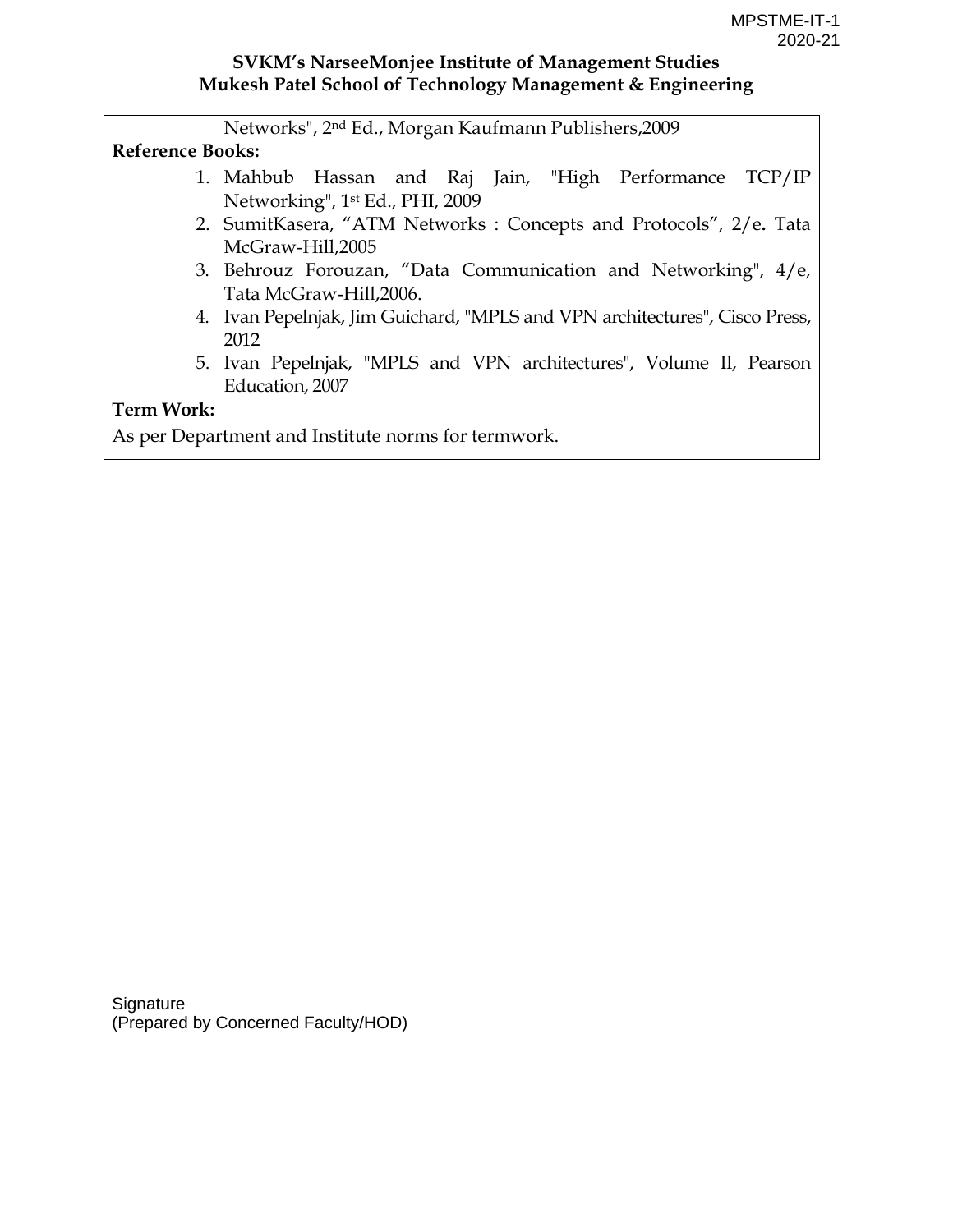|                  | Program:<br>B. Tech. (Information Technology)        |                                        |        |                                                                                            | Semester: VIII           |                            |
|------------------|------------------------------------------------------|----------------------------------------|--------|--------------------------------------------------------------------------------------------|--------------------------|----------------------------|
|                  | Course:<br><b>Information Security Assurance and</b> |                                        |        | Code:BTIT08007                                                                             |                          |                            |
|                  |                                                      | Forensics (Elective-II)                |        |                                                                                            |                          |                            |
|                  | <b>Teaching Scheme</b>                               |                                        |        |                                                                                            | <b>Evaluation Scheme</b> |                            |
| Lecture          | Practical                                            | <b>Tutorial</b>                        |        |                                                                                            |                          | <b>Internal Continuous</b> |
| Hours            | Hours                                                | Hours                                  |        | Theory                                                                                     |                          | <b>Assessment (ICA)</b>    |
| per              | per                                                  | per                                    | Credit | (3 Hrs,                                                                                    |                          | As per Institute Norms     |
| week             | week                                                 | week                                   |        | 70 Marks)                                                                                  |                          | (50 Marks)                 |
| 3                | $\overline{2}$                                       | 1                                      | 4.5    | Scaled to                                                                                  |                          | Scaled to 30 marks         |
|                  |                                                      |                                        |        | 70 marks                                                                                   |                          |                            |
|                  |                                                      |                                        |        | Pre-requisite: Advance Computer Networks (BTIT06004), Web Programming                      |                          |                            |
|                  |                                                      |                                        |        | (BTIT04005), Information Security (BTIT07003)                                              |                          |                            |
| Objectives:      |                                                      |                                        |        |                                                                                            |                          |                            |
|                  |                                                      |                                        |        | The main objective of this course to understand various hacker's techniques and tools used |                          |                            |
|                  |                                                      |                                        |        | for penetration testing. Other objective is to learn to respond to incident and understand |                          |                            |
|                  | cyber forensics.                                     |                                        |        |                                                                                            |                          |                            |
| <b>Outcomes:</b> |                                                      |                                        |        |                                                                                            |                          |                            |
|                  |                                                      |                                        |        | After successfully completion of this course, students should be able to                   |                          |                            |
|                  |                                                      |                                        |        | Recognize ethical, legal and professional issues related to Hacking                        |                          |                            |
|                  |                                                      | Demonstrate hacking in lab environment |        |                                                                                            |                          |                            |
|                  |                                                      |                                        |        | Perform forensic operations on a given media                                               |                          |                            |
|                  |                                                      |                                        |        | Analyse Window registry email header and internet activity.                                |                          |                            |
|                  |                                                      | Understand incident response           |        |                                                                                            |                          |                            |
|                  | <b>Detailed Syllabus:</b>                            |                                        |        |                                                                                            |                          |                            |
| Unit             | Description                                          |                                        |        |                                                                                            |                          | Duration                   |
| 1.               | types of pen testing, pen testing process            |                                        |        | Introduction, Ethics of hacking, hacking process, types of hackers,                        |                          | 02                         |
| 2.               |                                                      |                                        |        | Foot printing, Scanning and Enumeration, Sniffers, Encryption and                          |                          | 10                         |
|                  |                                                      |                                        |        | password cracking, Spoofing, Session Hijacking, DoS, Buffer                                |                          |                            |
|                  | Overflows, Malware                                   |                                        |        |                                                                                            |                          | 08                         |
| 3.               | and Linux Vulnerabilities                            |                                        |        | Mail Vulnerabilities, Web Application Vulnerabilities, Windows                             |                          |                            |
| 4.               |                                                      |                                        |        | Overview of computer forensics, types of cybercrime. The                                   |                          | 06                         |
|                  |                                                      |                                        |        | forensics process, disk imaging, forensics tools, Hardware                                 |                          |                            |
|                  |                                                      |                                        |        | and OS fundamentals, Disk geometry, partitions, Windows                                    |                          |                            |
|                  | and Linux file systems                               |                                        |        |                                                                                            |                          |                            |
| 5.               |                                                      |                                        |        | Formal Forensic Approaches: DoD Forensic standard,                                         |                          | 02                         |
|                  |                                                      |                                        |        | DFRWS framework, An event based digital forensics                                          |                          |                            |
|                  | investigation framework                              |                                        |        |                                                                                            |                          |                            |
| 6.               |                                                      |                                        |        | Data hiding techniques: Deleted file recovery, recycle bin,                                |                          | 04                         |
|                  |                                                      |                                        |        | alternate data streams, cryptography, steganography, anti-                                 |                          |                            |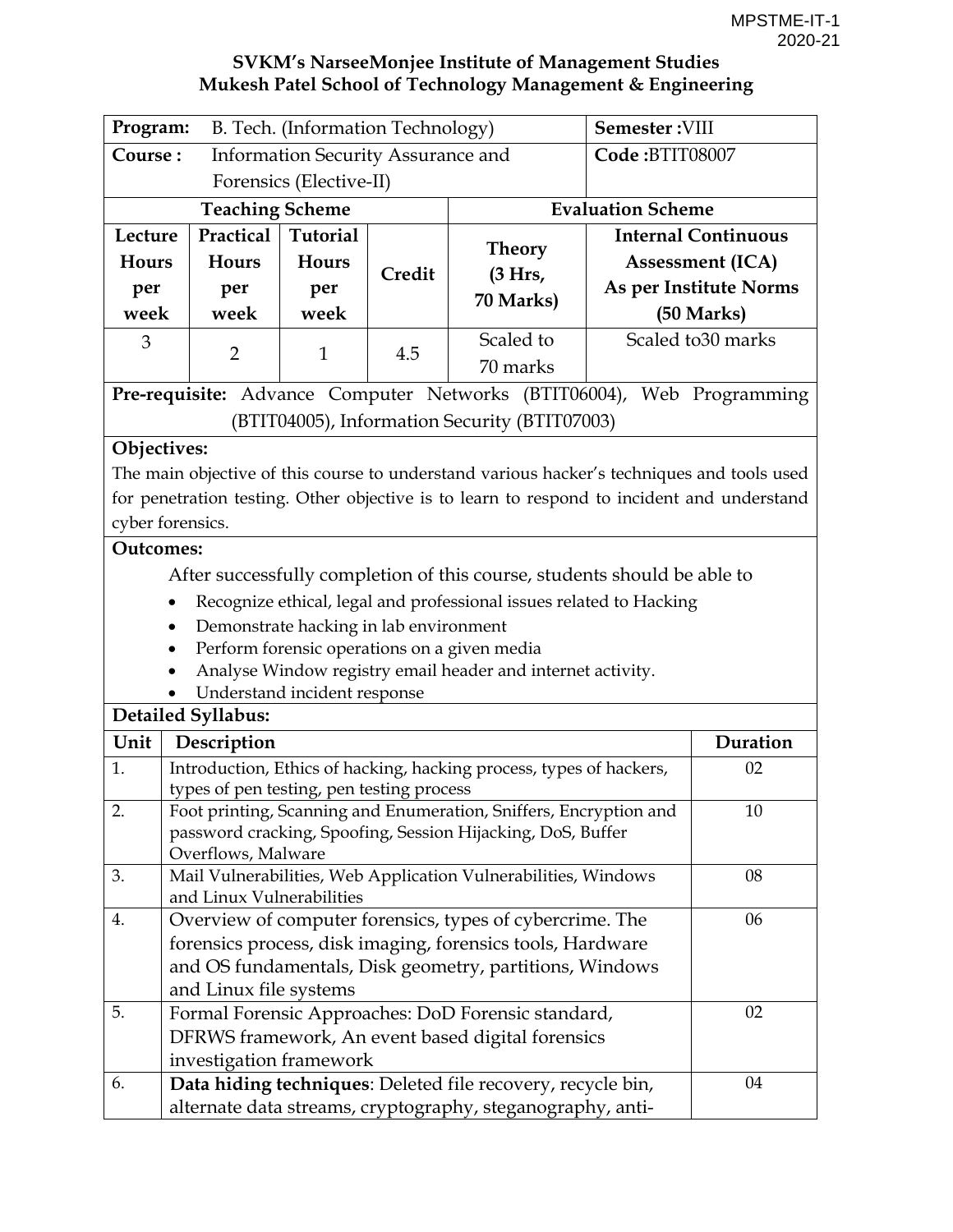|                    | forensics tools                                                                                                               |    |
|--------------------|-------------------------------------------------------------------------------------------------------------------------------|----|
| 7.                 | <b>Investigative Techniques: Windows registry files, Email</b>                                                                | 06 |
|                    | analysis, Internet activity analysis, Live system forensics,                                                                  |    |
|                    | Static and dynamic analysis of executable file, mobile                                                                        |    |
|                    | forensics, Documentation and reports                                                                                          |    |
| 8.                 | Legal Issues: The justice system, Indian IT act and case                                                                      | 02 |
|                    | studies                                                                                                                       |    |
| 9.                 | Incident response: Incident response plan, Incident response                                                                  | 02 |
|                    | phases, preserving evidence, integrating forensics and incident                                                               |    |
|                    | response.                                                                                                                     |    |
| 10.                | Contemporary issues related to cyber forensics and hacking.                                                                   | 03 |
|                    | <b>Total</b>                                                                                                                  | 45 |
| <b>Text Books:</b> |                                                                                                                               |    |
|                    | 1. B. Nelson, A. Phillips and C. Steuart, Guide to Computer Forensics and<br>Investigations, 4th Ed., Cengage Learning, 2013. |    |
|                    | <b>Reference Books:</b>                                                                                                       |    |
|                    | 1. S.-P. Oriyano, Hacker Techniques, Tools, and Incident Handling, 2 <sup>nd</sup> Ed, Jones and                              |    |
|                    | Bartlett Learning, 2014.                                                                                                      |    |
|                    | 2. C. Easttom, System Forensics, Investigation, and Response, 2 <sup>nd</sup> Ed., Jones and<br>Bartlett Learning, 2014.      |    |
| 3.                 | J. Luttgens, M. Pepe and K. Mandia, Incident Response & Computer Forensics, 3rd<br>Ed. McGraw Hill, 2014.                     |    |
| 4.                 | C. Eoghan, Digital Evidence and Computer Crime, 3rd Ed, Academic Press, 2011                                                  |    |
|                    | <b>Term Work:</b>                                                                                                             |    |

As per Department and Institute norms for termwork.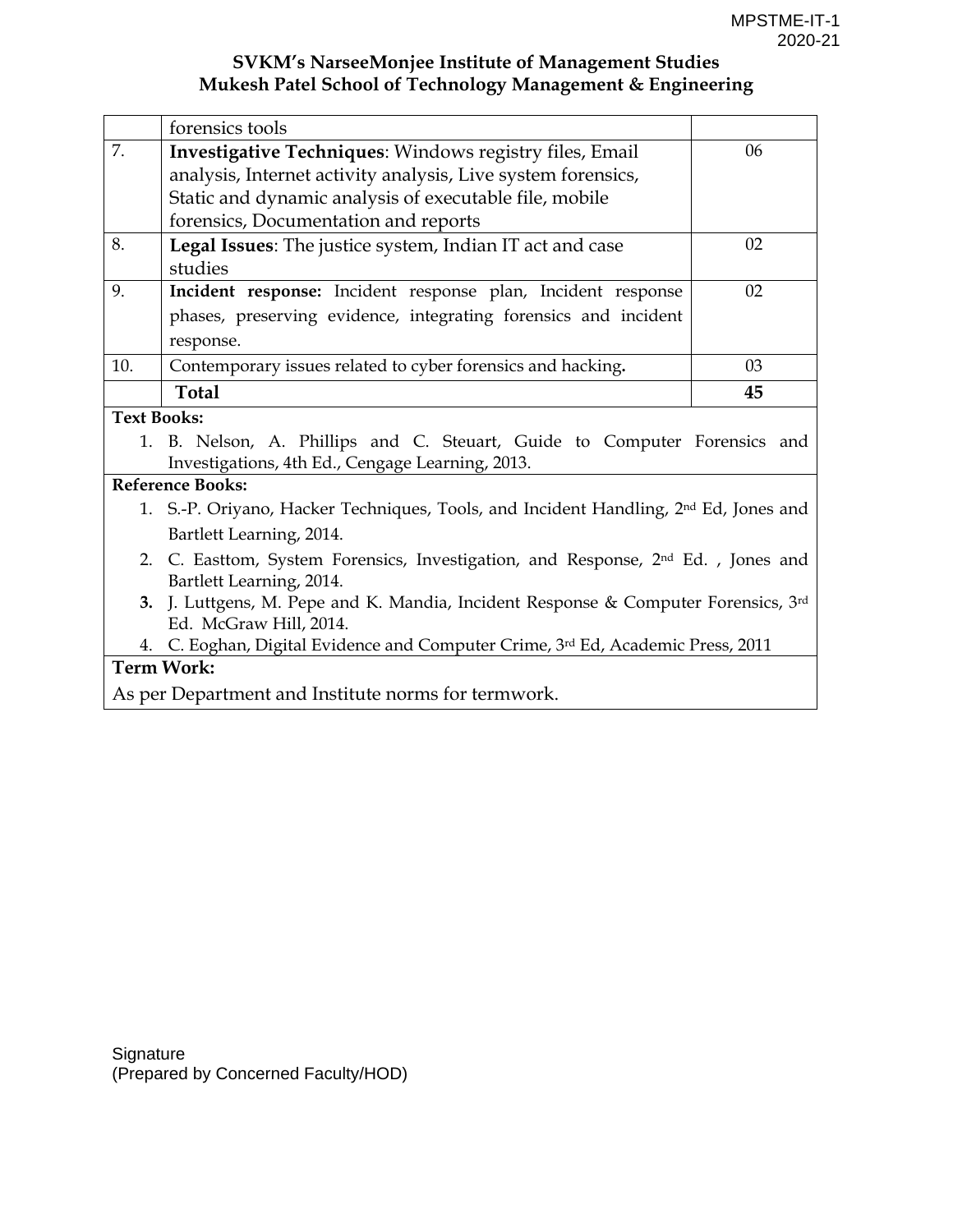| Program:<br>B. Tech. (Information Technology)             |                                                 |                 |        |                                                                                                            | Semester:                  | <b>VIII</b> |  |
|-----------------------------------------------------------|-------------------------------------------------|-----------------|--------|------------------------------------------------------------------------------------------------------------|----------------------------|-------------|--|
| Course:<br>Advanced Database Management System            |                                                 |                 |        | Code:                                                                                                      | <b>BTIT08008</b>           |             |  |
|                                                           | (Elective – II)                                 |                 |        |                                                                                                            |                            |             |  |
|                                                           | <b>Teaching Scheme</b>                          |                 |        |                                                                                                            | <b>Evaluation Scheme</b>   |             |  |
| Lecture                                                   | Practical                                       | <b>Tutorial</b> |        | <b>Theory</b>                                                                                              | <b>Internal Continuous</b> |             |  |
| Hours                                                     | Hours                                           | Hours           | Credit | (3 Hrs,                                                                                                    | <b>Assessment (ICA)</b>    |             |  |
| per                                                       | per                                             | per             |        | 70 Marks)                                                                                                  | As per Institute           |             |  |
| week                                                      | week                                            | week            |        |                                                                                                            | Norms (50Marks)            |             |  |
| 3                                                         | $\overline{2}$                                  | $\mathbf{1}$    | 4.5    | Scaled to                                                                                                  | Scaled to 30 marks         |             |  |
|                                                           |                                                 |                 |        | 70 marks                                                                                                   |                            |             |  |
|                                                           |                                                 |                 |        | Pre-requisite: Error! Reference source not found.(BTIT03005)                                               |                            |             |  |
| Objectives:                                               |                                                 |                 |        |                                                                                                            |                            |             |  |
|                                                           |                                                 |                 |        | Enhance on the knowledge gained in Database Management systems in several                                  |                            |             |  |
|                                                           |                                                 |                 |        | directions like Non-relational data models, deductive (intelligent) databases                              |                            |             |  |
|                                                           |                                                 |                 |        | systems, distributed systems, web base systems and object oriented systems etc.                            |                            |             |  |
| $\bullet$                                                 |                                                 |                 |        | Designing and implementing database systems based on the client-server                                     |                            |             |  |
|                                                           | architecture and distributed data base systems. |                 |        |                                                                                                            |                            |             |  |
| <b>Outcomes:</b>                                          |                                                 |                 |        |                                                                                                            |                            |             |  |
|                                                           |                                                 |                 |        | After successfully completion of this course, students should be able to                                   |                            |             |  |
|                                                           |                                                 |                 |        | Analyze the different database management systems.                                                         |                            |             |  |
|                                                           |                                                 |                 |        | Learn query processing and optimization of query.                                                          |                            |             |  |
|                                                           |                                                 |                 |        | Learn to write programs in PL/SQL language.<br>Design database system based on client server architecture. |                            |             |  |
|                                                           | <b>Detailed Syllabus:</b>                       |                 |        |                                                                                                            |                            |             |  |
| Unit                                                      | Description                                     |                 |        |                                                                                                            |                            | Duration    |  |
| 1.                                                        |                                                 |                 |        | The Extended Entity Relationship Model and Object Model:                                                   |                            | 6           |  |
|                                                           |                                                 |                 |        | The ER model revisited, Motivation for complex data types, User                                            |                            |             |  |
|                                                           |                                                 |                 |        | defined abstract data types and structured types, subclasses,                                              |                            |             |  |
|                                                           |                                                 |                 |        | super classes, Inheritance, Specialization and Generalization,                                             |                            |             |  |
|                                                           |                                                 |                 |        | Constraints and characteristics of specialization and                                                      |                            |             |  |
|                                                           |                                                 |                 |        | Generalization, Relationship types of degree higher than two.                                              |                            |             |  |
| 2.                                                        |                                                 |                 |        | Query Processing and Optimization: Overview, Measures of                                                   |                            | 6           |  |
|                                                           |                                                 |                 |        | Query cost, Selection operation, Sorting, Join operation, other                                            |                            |             |  |
|                                                           |                                                 |                 |        | operations, Evaluation of Expressions, Transformation of                                                   |                            |             |  |
|                                                           |                                                 |                 |        | relational expressions, Estimating Statistics of Expression Results,                                       |                            |             |  |
|                                                           |                                                 |                 |        | Choice of Evaluation Plans, Materialized Views.                                                            |                            |             |  |
| 3.                                                        |                                                 |                 |        | Object Based Databases: Overview of Object-Oriented concepts,                                              |                            | 10          |  |
| object identity, object structure and type constructions, |                                                 |                 |        |                                                                                                            |                            |             |  |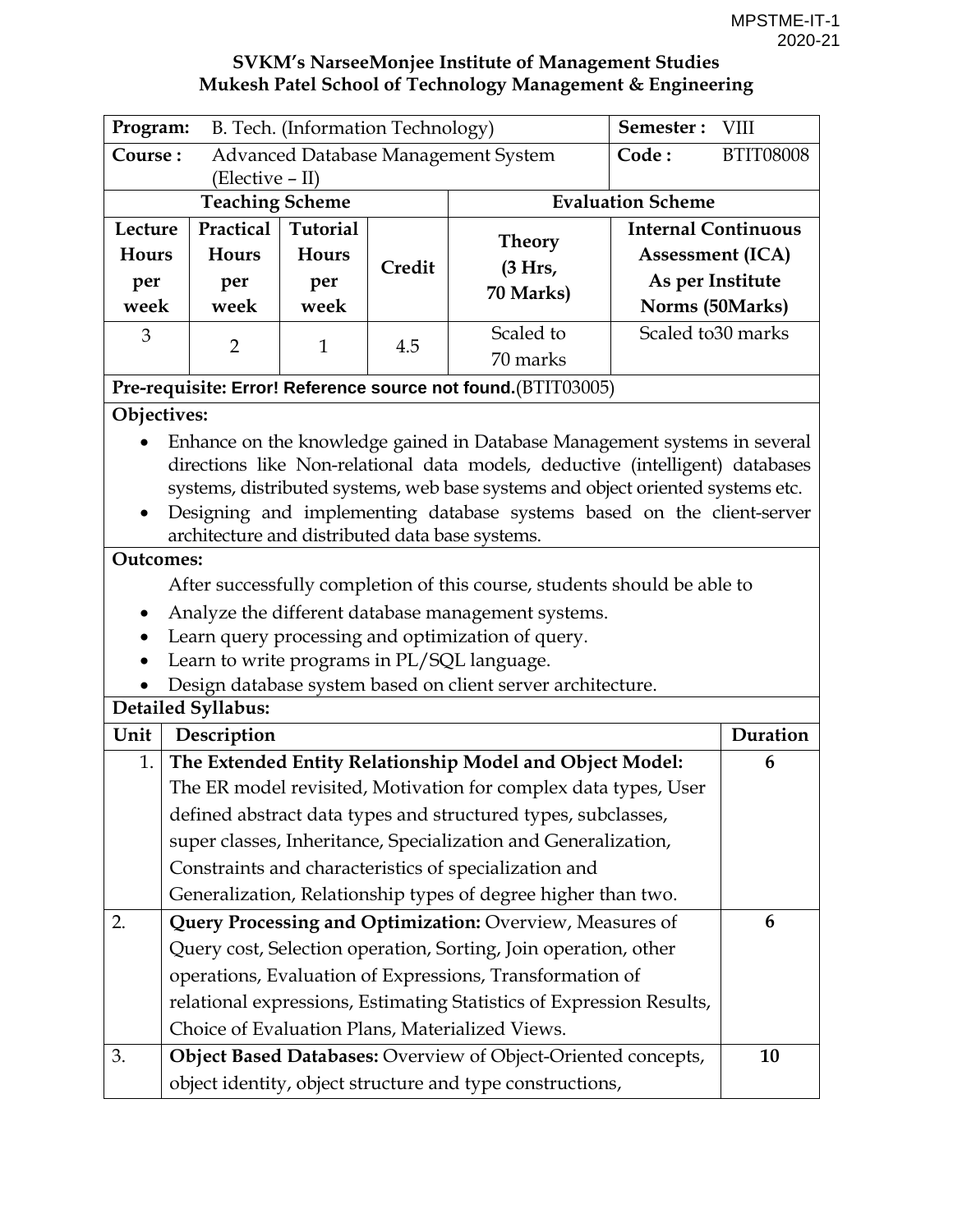|    | Encapsulation of operations, Methods and Persistence, Type        |                         |
|----|-------------------------------------------------------------------|-------------------------|
|    | hierarchies and Inheritance, Type extents and queries, Complex    |                         |
|    | objects; Overview of the object model of ODMG, OQL and ODL        |                         |
|    | languages, queries for OQL, Mapping an EER schema to ODB          |                         |
|    | schema, Structured types and inheritance in SQL, Type             |                         |
|    | inheritance, Table inheritance, Array and Multiset types in SQL,  |                         |
|    | Creating and accessing collection values, querying collection     |                         |
|    | valued attributes, Nesting and Unnesting, Object identity and     |                         |
|    | reference types in SQL, Persistent Programming language,          |                         |
|    | Persistence of objects, object identity and pointers, Storage and |                         |
|    | access of persistent objects, RDBMS versus object oriented versus |                         |
|    | object relational systems.                                        |                         |
| 4. | Parallel and Distributed Databases and Client-Server              | 5                       |
|    | Architecture: Architectures for parallel database, Parallel query |                         |
|    | evaluation; Parallelizing individual operations, Sorting, Joins;  |                         |
|    | Distributed database concepts, Data fragmentation, Replication,   |                         |
|    | and allocation techniques for distributed database design; Query  |                         |
|    | processing in distributed databases; concurrency control and      |                         |
|    | Recovery in distributed databases. An overview of Client-Server   |                         |
|    | architecture.                                                     |                         |
| 5. | XML and Internet Databases: Structured, Semi structured, and      | 5                       |
|    | Unstructured data, XML Hierarchical (Tree) Data Model, XML        |                         |
|    | Documents, DTD and XML Schema, XML Documents and                  |                         |
|    | Databases, XML Querying.                                          |                         |
| 6. | <b>Overview of Enhanced Data Models for Advanced</b>              | 5                       |
|    | Applications: Active database concepts, Temporal database         |                         |
|    | concepts; Spatial databases, concepts and architecture, Deductive |                         |
|    | databases and Query processing; Mobile databases, Geographic      |                         |
|    | information systems.                                              |                         |
| 7. | Overview of Database Administration: Managing a Database          | 4                       |
|    | Instance, Maintaining Online Redo Log files, Managing             |                         |
|    | tablespaces and Data files, managing undo data, Managing users    |                         |
|    | and privileges, managing roles and auditing.                      |                         |
| 8. | Case Study: Conceptualization and object oriented database        | $\overline{\mathbf{4}}$ |
|    | design for Railway Reservation System, Banking System etc.        |                         |
|    | <b>Total</b>                                                      | 45                      |
|    |                                                                   |                         |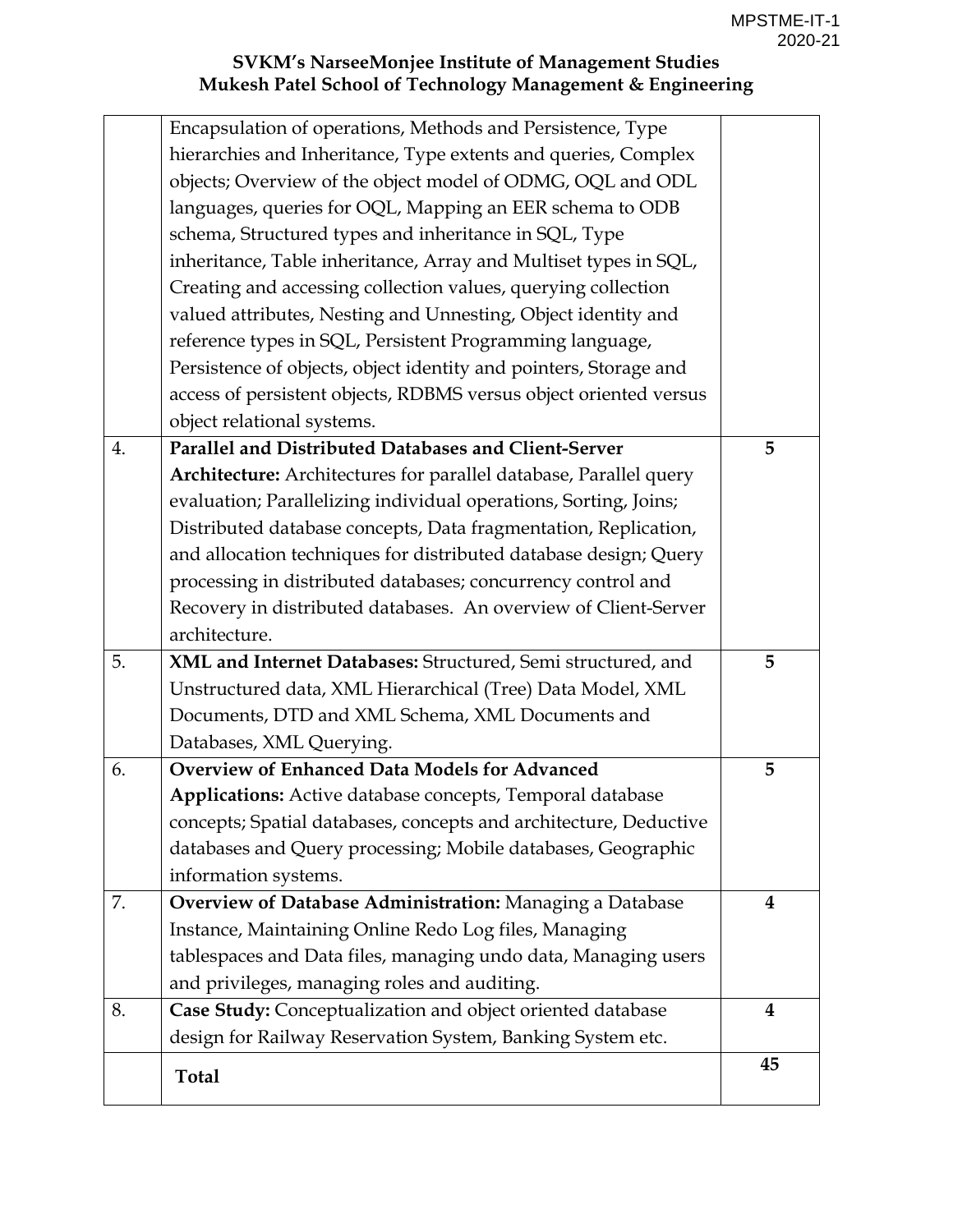#### **Text Books:**

- 1. Elmarsi, Navathe, "Fundamentals of Database Systems", 6th Edition, Addision Wesley, 2010
- 2. HennryKorth, Abraham Silberschatz, "Database System Concepts", 6th Edition, Mc-Graw Hill, 2010.

#### **Reference Books:**

- 1. Stefano Ceri and Giuseppe Pelagatti, "Distributed Databases Principles and Systems", Tata McGraw-Hill, 2008
- 2. R. Ramakrishnan, "Database Management Systems", 3rd Edition, Tata McGraw Hill, 2009
- 3. C.J. Date, et. al, "An Introduction to Database System", 8th Edition, Pearson Education, 2006
- 4. George Koch, "Oracle9i The Complete Reference", 1st Edition, Tata Mc-Graw Hill, 2002
- 5. Ivan Bayross, "Commercial Applications Development Using Oracle Developer 2000—forms 6i 2008 Edition", BPB, 2009.

#### **Term Work:**

As per Department and Institute norms for termwork.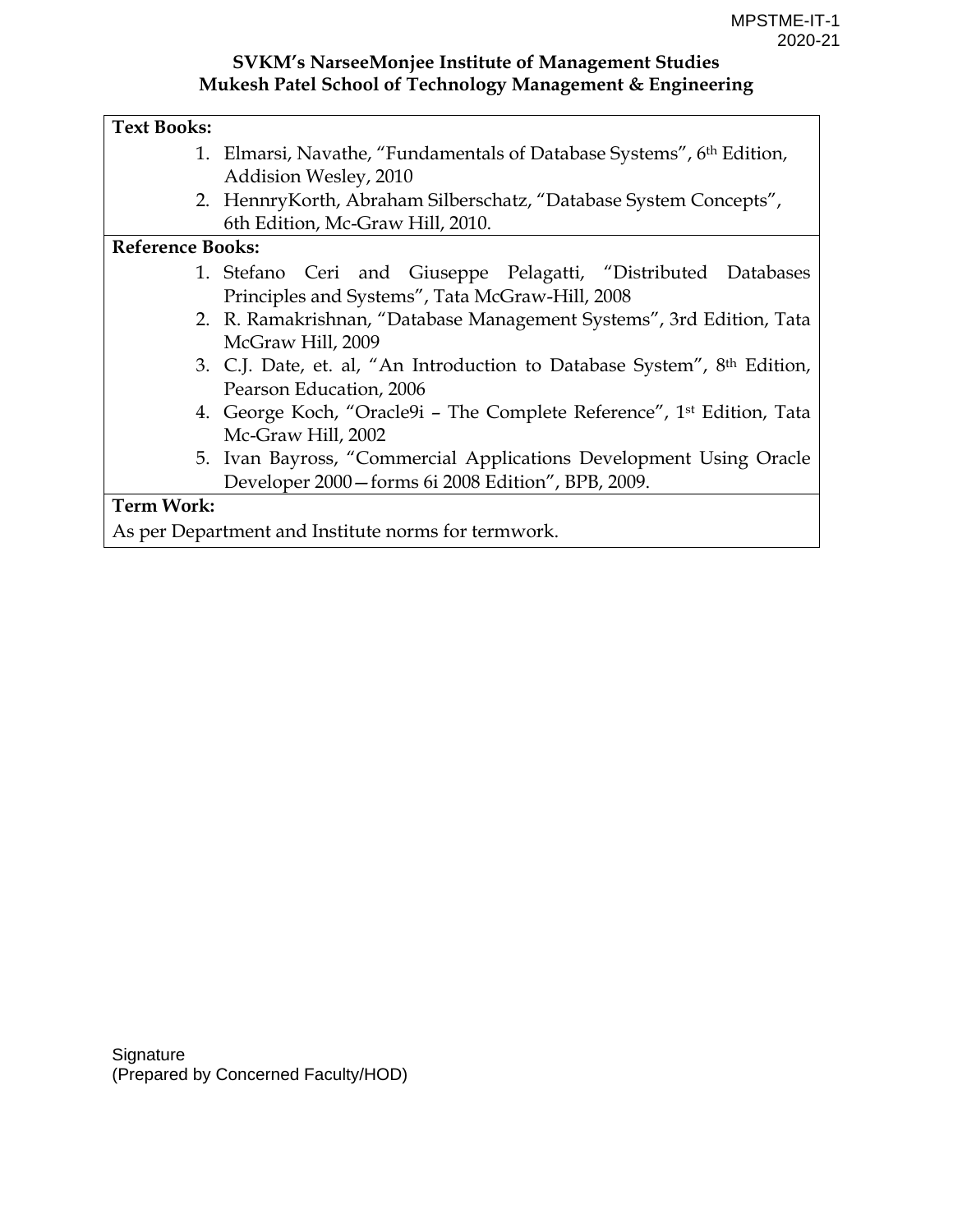| Program:<br>B. Tech. (Information Technology) |                                                              |                                         |             | Semester: VIII                                                                    |                                                                                               |             |
|-----------------------------------------------|--------------------------------------------------------------|-----------------------------------------|-------------|-----------------------------------------------------------------------------------|-----------------------------------------------------------------------------------------------|-------------|
| Course:<br>Cloud Computing (Elective - II)    |                                                              |                                         |             | Code: BTIT08009                                                                   |                                                                                               |             |
| <b>Teaching Scheme</b>                        |                                                              |                                         |             | <b>Evaluation Scheme</b>                                                          |                                                                                               |             |
| Lecture<br>Hours<br>per<br>week               | Practical<br>Hours<br>per<br>week                            | <b>Tutorial</b><br>Hours<br>per<br>week | Credit      | <b>Theory</b><br>(3 Hrs,<br>70 Marks)                                             | <b>Internal Continuous</b><br><b>Assessment (ICA)</b><br>As per Institute Norms<br>(50 Marks) |             |
| 3                                             |                                                              |                                         |             | Scaled to                                                                         | Scaled to 30 marks                                                                            |             |
|                                               | $\overline{2}$                                               | $\mathbf{1}$                            | 4.5         | 70 marks                                                                          |                                                                                               |             |
|                                               |                                                              | (BTIT04005),<br>Computing (BTIT05006)   | Information | Pre-requisite: Advance Computer Networks (BTIT06004), Web programming<br>Security | (BTIT07003),                                                                                  | Distributed |
| Objectives:                                   |                                                              |                                         |             |                                                                                   |                                                                                               |             |
|                                               |                                                              |                                         |             | The primary purpose of this course is to capture the state-of-the-art in Cloud    |                                                                                               |             |
|                                               |                                                              |                                         |             | Computing technologies and applications. This course covers a series of current   |                                                                                               |             |
|                                               |                                                              |                                         |             | cloud computing technologies, including technologies for Virtualization,          |                                                                                               |             |
|                                               |                                                              |                                         |             | Infrastructure as a Service, Platform as a Service and Software as a Service.     |                                                                                               |             |
| <b>Outcomes:</b>                              |                                                              |                                         |             |                                                                                   |                                                                                               |             |
|                                               |                                                              |                                         |             | After successfully completion of this course, students should be able to          |                                                                                               |             |
| $\bullet$                                     |                                                              |                                         |             | Understand the fundamental concepts of cloud computing                            |                                                                                               |             |
| $\bullet$                                     |                                                              |                                         |             | Explore the virtualization at various layers of cloud infrastructure.             |                                                                                               |             |
|                                               | Assess the need and then migrate to cloud                    |                                         |             | Analyse various cloud security concerns and mechanisms                            |                                                                                               |             |
|                                               |                                                              |                                         |             | Explain Hadoop File System and role of HDFS in cloud                              |                                                                                               |             |
|                                               | Detailed Syllabus:                                           |                                         |             |                                                                                   |                                                                                               |             |
| Unit                                          | Description                                                  |                                         |             |                                                                                   |                                                                                               | Duration    |
| 1.                                            |                                                              |                                         |             | Introduction to Cloud Computing: What's cloud computing?,                         |                                                                                               | 04          |
|                                               |                                                              |                                         |             | Properties & Characteristics, Service models, Deployment models                   |                                                                                               |             |
| 2.                                            |                                                              |                                         |             | Infrastructure as a Service (IaaS): Introduction to IaaS, Resource                |                                                                                               | 08          |
|                                               | Virtualization (Server, Storage, Network)                    |                                         |             |                                                                                   |                                                                                               |             |
| 3.                                            |                                                              |                                         |             | Platform as a Service (PaaS): Introduction to PaaS, Cloud                         |                                                                                               | 06          |
|                                               |                                                              |                                         |             | platforms & Management (Computation and Storage), Case                            |                                                                                               |             |
|                                               | studies                                                      |                                         |             |                                                                                   |                                                                                               |             |
| 4.                                            | Web 2.0, Web OS                                              |                                         |             | Software as a Service (SaaS): Introduction to SaaS, Web services,                 |                                                                                               | 10          |
| 5.                                            |                                                              |                                         |             | Hadoop: Hadoop distributed file system, distributed                               |                                                                                               | 10          |
|                                               |                                                              |                                         |             | computations with MapReduce, Hadoop's data and I/O building                       |                                                                                               |             |
|                                               | blocks. Hadoop in the cloud.                                 |                                         |             |                                                                                   |                                                                                               |             |
| 6.                                            |                                                              |                                         |             | Cloud security: cloud Security reference model, governance and                    |                                                                                               | 05          |
|                                               | enterprise risk management, compliance and audit management, |                                         |             |                                                                                   |                                                                                               |             |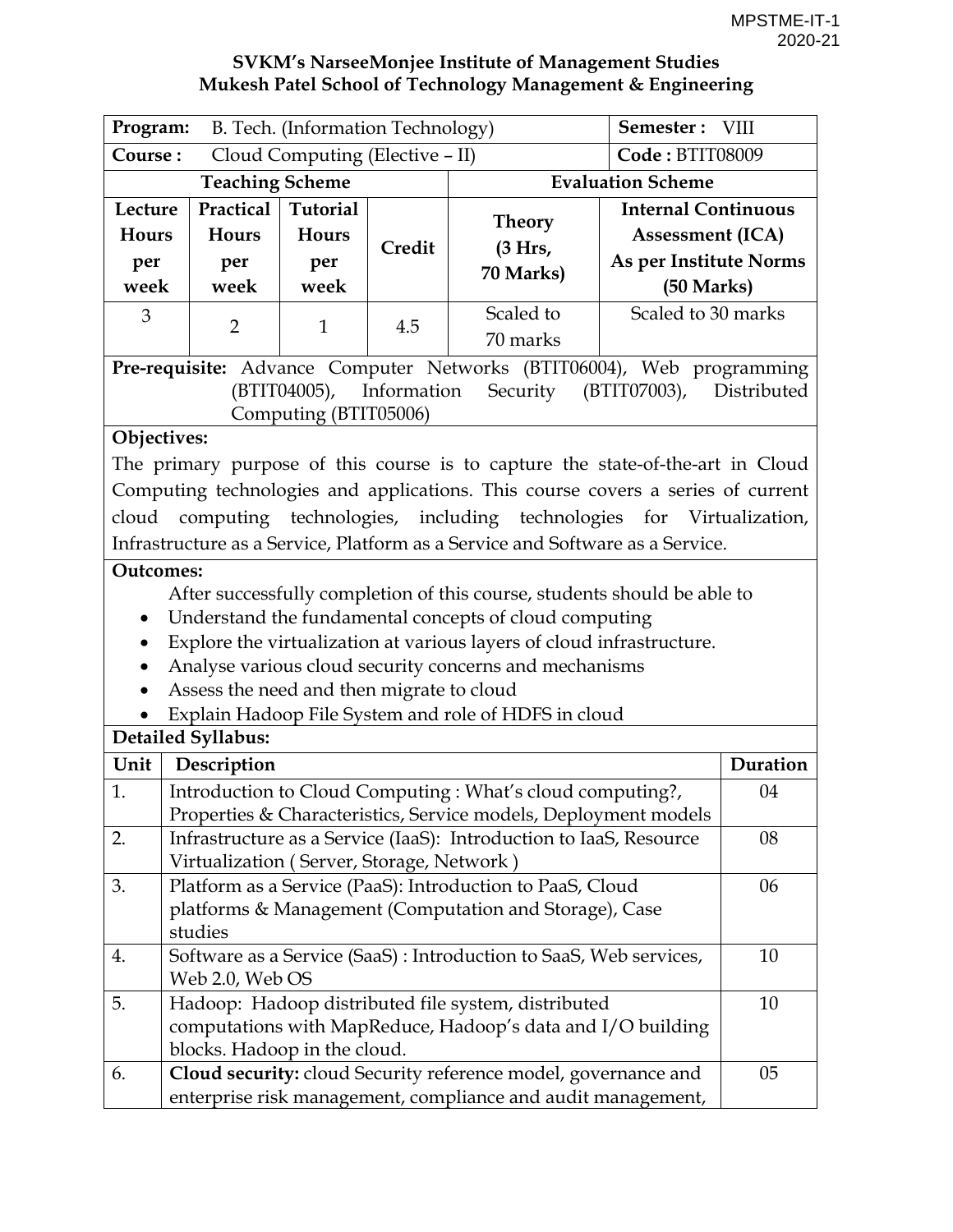|    | information management and data security.                                                                                |    |  |  |  |  |  |  |  |
|----|--------------------------------------------------------------------------------------------------------------------------|----|--|--|--|--|--|--|--|
| 7. | Migration to cloud: Cloud models suitable for different                                                                  | 02 |  |  |  |  |  |  |  |
|    | categories of users, Considerations for choosing applications                                                            |    |  |  |  |  |  |  |  |
|    | suitable for cloud, Different phases to adopt the cloud                                                                  |    |  |  |  |  |  |  |  |
|    | <b>Total</b>                                                                                                             | 45 |  |  |  |  |  |  |  |
|    | <b>Text Books:</b>                                                                                                       |    |  |  |  |  |  |  |  |
|    | 1. Raj Buyya, Christian Vecchiola, S. Selvi, "Mastering Cloud                                                            |    |  |  |  |  |  |  |  |
|    | Computing", TMH, 2013                                                                                                    |    |  |  |  |  |  |  |  |
|    | 2. RajkimarBuyya, James Broberg, Andrzej Goscinski, "Cloud                                                               |    |  |  |  |  |  |  |  |
|    | Computing: Principles and Paradigms", Wiley India, 2013                                                                  |    |  |  |  |  |  |  |  |
|    | <b>Reference Books:</b>                                                                                                  |    |  |  |  |  |  |  |  |
|    | 1. Tom white, "Hadoop: The Definitive Guide", 3rd Ed. O'Reilly,<br>2012                                                  |    |  |  |  |  |  |  |  |
|    |                                                                                                                          |    |  |  |  |  |  |  |  |
|    | 2. Chuck Lam, "Hadoop in action", Dreamtech Press, 2011<br>3. Dr. Kumar Saurabh, "Cloud Computing: Insights into New-Era |    |  |  |  |  |  |  |  |
|    | Infrastructure", Wiley India, First Edition, 2011                                                                        |    |  |  |  |  |  |  |  |
|    | 4. Anthony T.Velte, "Cloud Computing: A Practical approach",                                                             |    |  |  |  |  |  |  |  |
|    | TMH, 2009                                                                                                                |    |  |  |  |  |  |  |  |
|    | 5. Halper Fern, Kaufman Marcia, Bloor Robin, Hurwit Judith, "Cloud                                                       |    |  |  |  |  |  |  |  |
|    | Computing For Dummies", Wiley India, 2009                                                                                |    |  |  |  |  |  |  |  |
|    | <b>Term Work:</b>                                                                                                        |    |  |  |  |  |  |  |  |
|    | As per Department and Institute's ICA norms.                                                                             |    |  |  |  |  |  |  |  |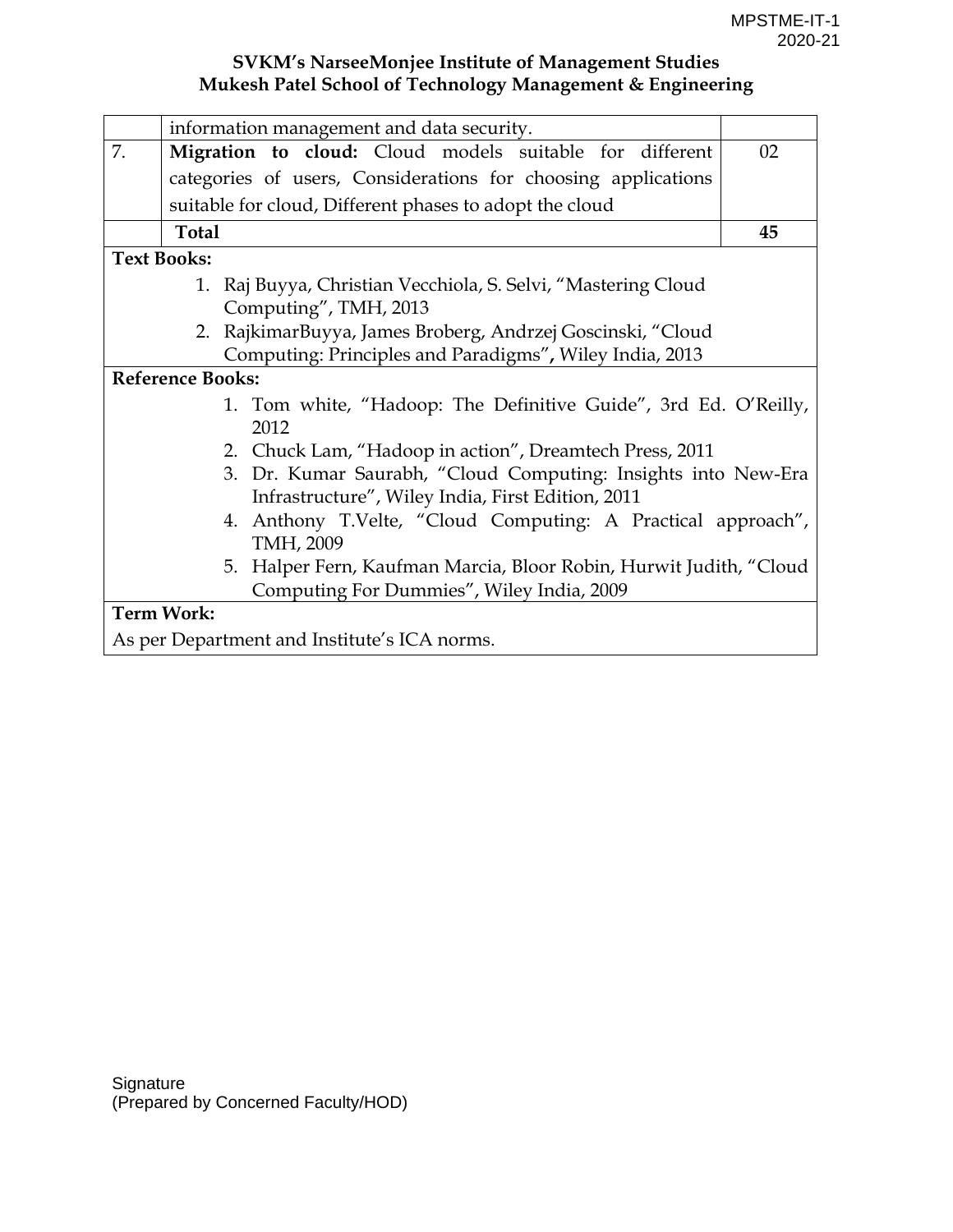| B. Tech (Information Technology)<br>Program:        |                                                            |                 |        |                                                                                                                             | Semester: VIII          |                |
|-----------------------------------------------------|------------------------------------------------------------|-----------------|--------|-----------------------------------------------------------------------------------------------------------------------------|-------------------------|----------------|
| Human Computer Interaction (Elective II)<br>Course: |                                                            |                 |        |                                                                                                                             | Code: BTIT08010         |                |
| (Revised A.Y. 2016-17)                              |                                                            |                 |        |                                                                                                                             |                         |                |
|                                                     | <b>Teaching Scheme</b>                                     |                 |        | <b>Evaluation Scheme</b>                                                                                                    |                         |                |
| Lecture                                             | Practical                                                  | <b>Tutorial</b> |        |                                                                                                                             | Internal                | Continuous     |
| <b>Hours</b>                                        | Hours                                                      | Hours           | Credit | Theory<br>(3 Hrs,                                                                                                           | <b>Assessment (ICA)</b> |                |
| per                                                 | per                                                        | per             |        | 70 Marks)                                                                                                                   | As per Institute Norms  |                |
| week                                                | week                                                       | week            |        |                                                                                                                             | (50 Marks)              |                |
| 3                                                   | $\overline{2}$                                             | $\mathbf{1}$    | 4.5    | Scaled to<br>70 marks                                                                                                       | Scaled to 30 marks      |                |
|                                                     |                                                            |                 |        | Pre-requisite: Software Engineering (BTIT05002), Web Programming (BTIT04005)                                                |                         |                |
| Objectives:                                         |                                                            |                 |        |                                                                                                                             |                         |                |
|                                                     | Basic objectives of the course is to understand:           |                 |        |                                                                                                                             |                         |                |
|                                                     | User interface design and development.                     |                 |        |                                                                                                                             |                         |                |
|                                                     | Phenomena and theories of HCI.                             |                 |        |                                                                                                                             |                         |                |
|                                                     | Human aspects of HCI design.<br>Application domain of HCI. |                 |        |                                                                                                                             |                         |                |
|                                                     | <b>Course Outcomes:</b>                                    |                 |        |                                                                                                                             |                         |                |
|                                                     |                                                            |                 |        | After successfully completion of this course, students should be able:                                                      |                         |                |
|                                                     |                                                            |                 |        |                                                                                                                             |                         |                |
|                                                     |                                                            |                 |        | 1. To understand users, their interaction with systems and the importance of                                                |                         |                |
|                                                     | good interface design                                      |                 |        |                                                                                                                             |                         |                |
|                                                     |                                                            |                 |        | 2. To design, implement and evaluate interactive applications using design                                                  |                         |                |
|                                                     | principles and evaluation techniques                       |                 |        | 3. To apply various models for designing interactive applications                                                           |                         |                |
|                                                     |                                                            |                 |        | 4. To understand benefits of HCI in business and next generation HCI                                                        |                         |                |
|                                                     | Detailed Syllabus:                                         |                 |        |                                                                                                                             |                         |                |
| Unit                                                | Description                                                |                 |        |                                                                                                                             |                         | Duration       |
|                                                     | <b>Foundations:</b>                                        |                 |        |                                                                                                                             |                         |                |
| 1.                                                  |                                                            |                 |        | Introduction to HCI, Importance of good interface design                                                                    |                         | $\overline{2}$ |
|                                                     |                                                            |                 |        |                                                                                                                             |                         |                |
|                                                     | Multi-disciplinary design perspectives in HCI              |                 |        |                                                                                                                             |                         |                |
|                                                     | <b>Foundations:</b>                                        |                 |        |                                                                                                                             |                         |                |
|                                                     |                                                            |                 |        | Understanding users - Types of users and personas, Input-Output                                                             |                         |                |
|                                                     |                                                            |                 |        | channels, Cognitive psychology - Visual perception, Memory,                                                                 |                         |                |
| 2.                                                  |                                                            |                 |        | Thinking, Emotions, Mental model and User model, Individual<br>differences, Psychology and the design of interactive system |                         | 6              |
|                                                     |                                                            |                 |        |                                                                                                                             |                         |                |
|                                                     |                                                            |                 |        | Understanding computers - Various elements of computers which                                                               |                         |                |
|                                                     | affect its users                                           |                 |        |                                                                                                                             |                         |                |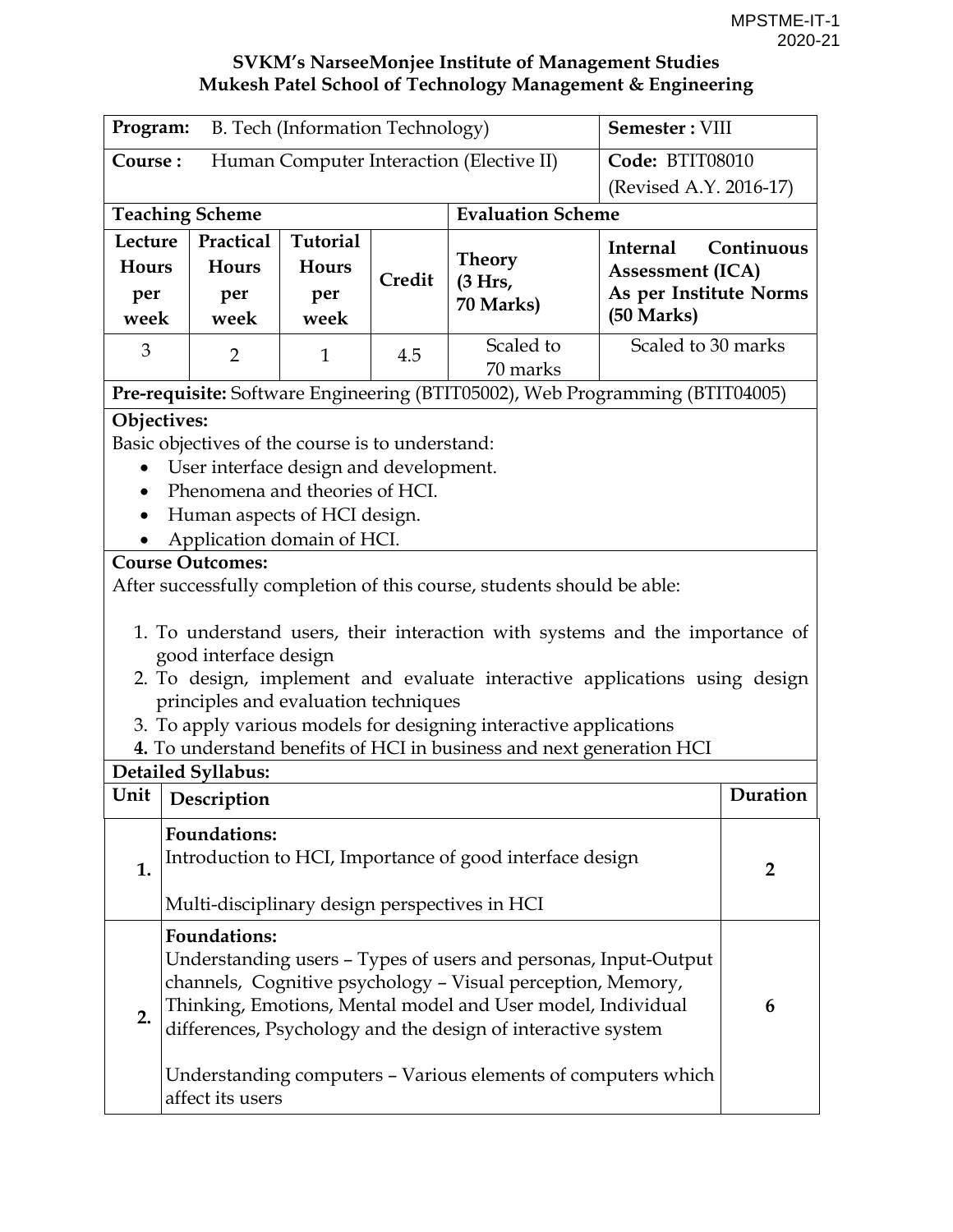|    | Understanding interaction - What is interaction? Models of<br>interaction, Ergonomics, Interaction styles, Multi-modal<br>interaction                                                                                                                                                                                                                            |   |
|----|------------------------------------------------------------------------------------------------------------------------------------------------------------------------------------------------------------------------------------------------------------------------------------------------------------------------------------------------------------------|---|
| 3. | <b>Design Process: Interaction Design Basics:</b><br>What is design? User-centered design, Participatory design,<br>Scenario based design, Navigation design, Screen design and<br>Layout, Iteration & Prototyping<br>Service design, Designing mobile interfaces<br>Designing for diversity                                                                     | 6 |
| 4. | <b>Design Process: Design Rules</b><br>Principles to support usability, Standards, Guidelines, Golden<br>rules and Heuristics, HCI Patterns                                                                                                                                                                                                                      | 6 |
| 5. | Implementation: HCI in the software process:<br>The software life cycle, Usability engineering, Iterative design and<br>prototyping                                                                                                                                                                                                                              | 4 |
| 6. | Evaluation<br>Overview of Evaluation methods<br>Evaluation through expert analysis - Cognitive walkthrough,<br>Heuristic evaluation<br>Evaluation through user participation - Experiments, Surveys,<br>Observation, Interviews, Focus groups, Monitoring physiological<br>responses<br>Choosing an evaluation method                                            | 8 |
| 7. | <b>Models and Theories:</b><br>Importance of models and theories in HCI<br>Models - Cognitive models: GOMS and Keystroke Level Model,<br>Task Analysis: Hierarchical Task Analysis                                                                                                                                                                               | 6 |
| 8. | <b>HCI</b> in Business and Next Generation HCI:<br>HCI in Business - Introduction, How HCI can benefit business<br>Next Generation HCI:<br>Introduction to Emergent paradigms: Groupware systems,<br>Ubiquitous computing, Virtual & Augmented Reality,<br>Affective computing, Context aware interfaces<br>Introduction to incorporating Design Thinking in HCI | 7 |